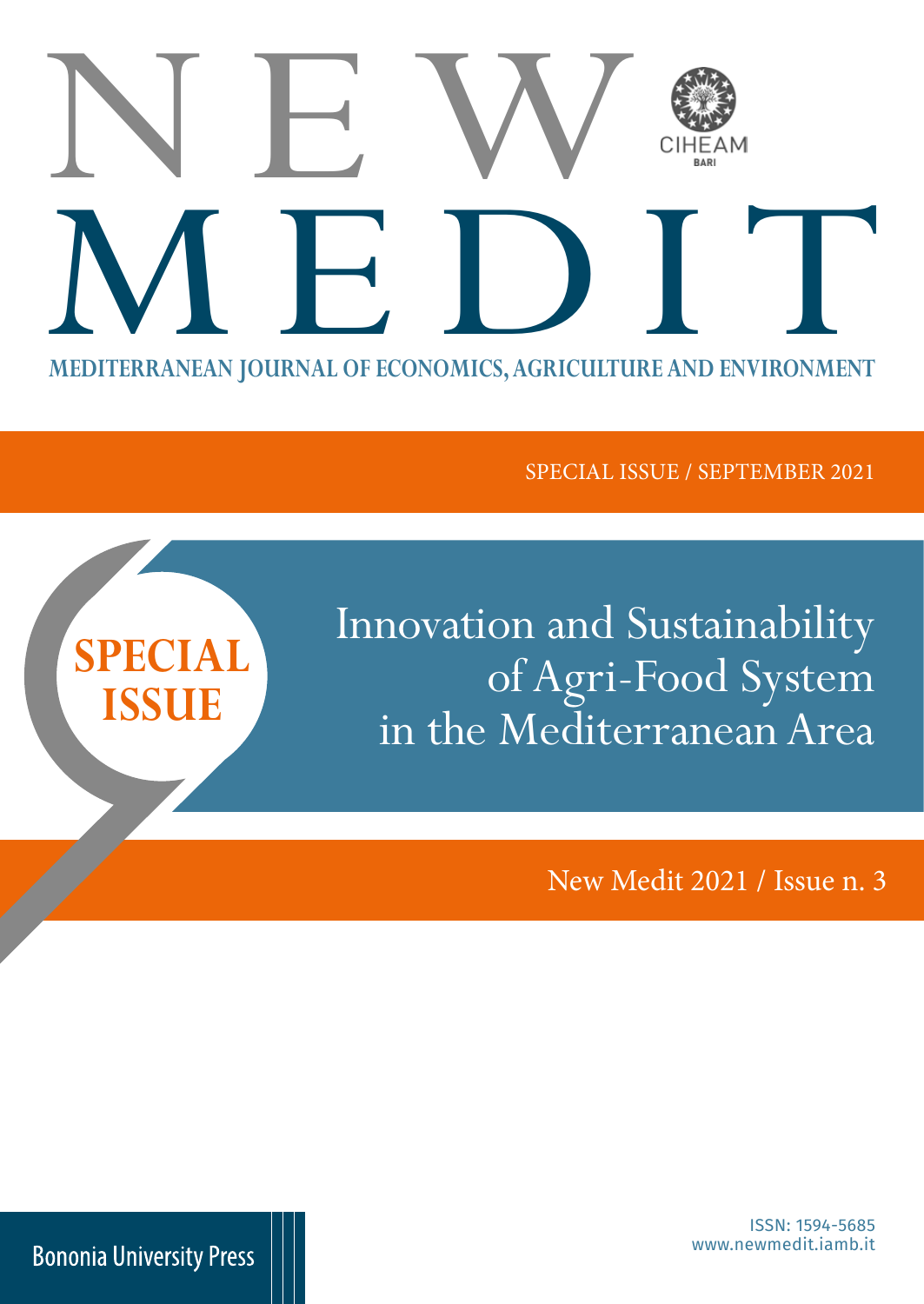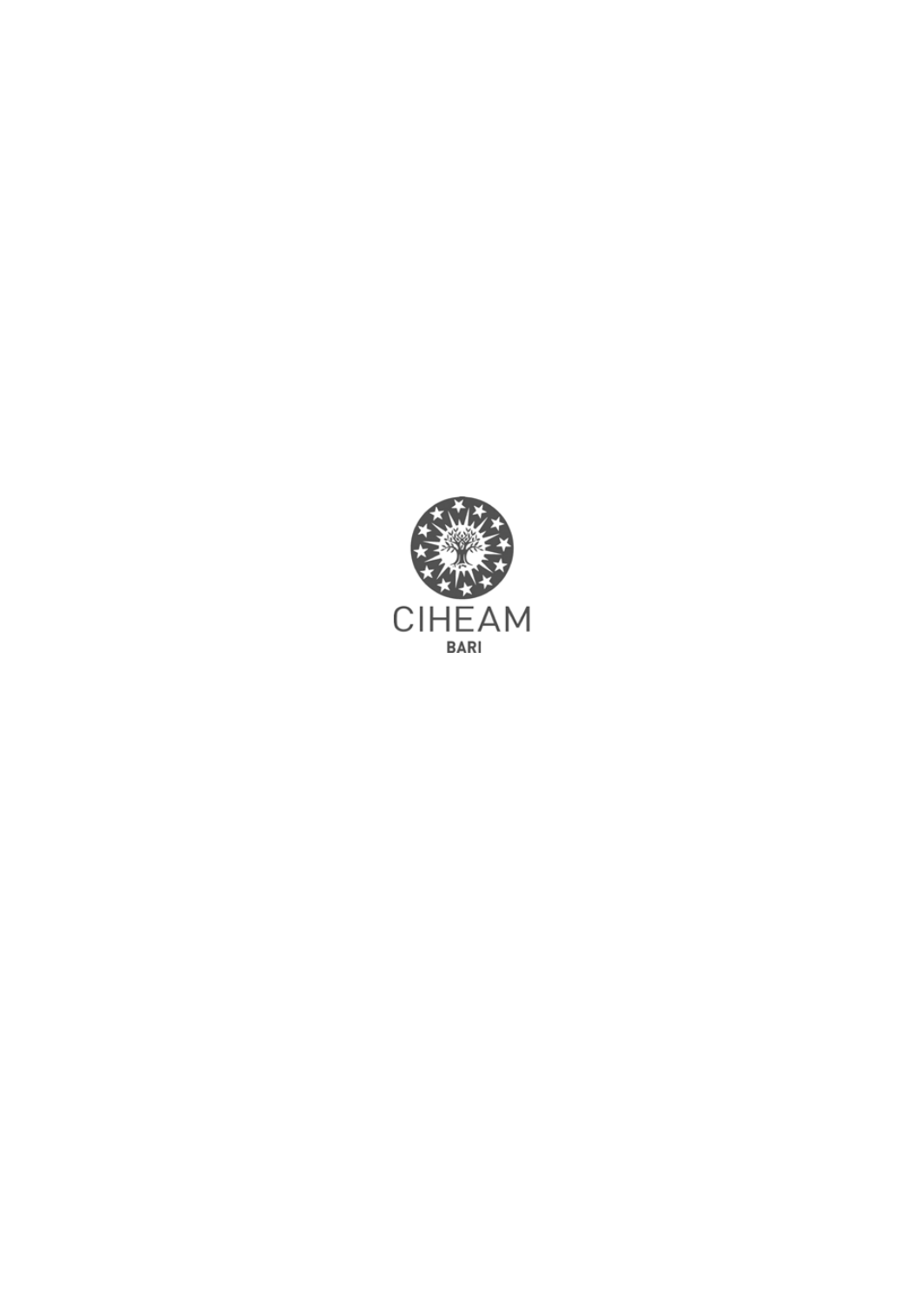*Editor-in-chief* **Maurizio RAELI** Director CIHEAM Bari

#### *Managing Editor* **Giulio MALORGIO** University of Bologna

#### *Associate Editors*

Abdelkader Ait El Mekki, National School of Agriculture, Meknes, Morocco José Maria G. Álvarez-Coque, Universitat Politècnica de València, Spain Ahmed Benmihoub, Centre de Recherche en Économie Appliquée pour le Développement - CREAD, Alger, Algérie Fabian Capitanio, University of Naples Federico II, Italy Ali Chalak, American University of Beirut, Lebanon Boubaker Dhehibi, ICARDA, Jordan Salvatore Di Falco, University of Geneva, Switzerland STEFANO FAROLFI, CIRAD, Montpellier, France Abdelhakim Hammoudi, INRA-ALISS Paris, France Ahmet Ali Koç, Department of Economics, Akdeniz University, Turkey Kostas Mattas, University of Thessaloniki, Greece Samir Mili, Centre for Human and Social Sciences CSIC Madrid, Spain Apostolos G. Papadopoulos, Harokopio University, Greece Racha Ramadan, Faculty of Economics and Political Science, Cairo University, Egypt PAOLO SERTOLI, Italian Agency for Development Cooperation, Italy Chokri Thabet, Institut Supérieur Agronomique Chott Mériem, Tunisie Murat Yercan, Ege University, Izmir, Turkey

#### *Honorary Advisory Board*

Ould Ahmed Abdessalam, Assistant Director-General and Regional Representative, FAO Regional Office for Near East and North Africa, Cairo, Egypt Aly Abousabaa, Director General, ICARDA, Jordan George Baourakis, Director, CIHEAM-Chania, Greece PASCAL BERGERET, Director, CIHEAM-Montpellier, France Giuseppe Blasi, Head of European and International Policies and Rural Development Department, Ministry of Agriculture, Food and Forestry, Rome, Italy Paolo De Castro, University of Bologna, Italy Abdelhamid El-Zoheiry, EMUNI University, Portoroz, Slovenia Fabio Fava, University of Bologna, Italy Miguel García-Herraiz, Deputy secretary-general, Union for the Mediterranean, Barcelona, Spain Lassaad Lachaal, African Development Bank Group, Ivory Coast Paolo Magri, Director, Italian Institut for International Political Studies, Milan, Italy Stefano Manservizi, Director, DEVCO, EU Commission, Bruxelles, Belgium Grammenos Mastrojeni, Coordinator for the Environment and Head of the Science-Policy Interface, MAECI, Rome, Italy Árni Mathiesen, Assistant Director-General, Fisheries and Aquaculture Department, FAO, Rome, Italy PLÀCIDO PLAZA, Secretary General, CIHEAM, Paris, France Angelo Riccaboni, Chair, Fundación PRIMA, Business Administration and Management Department, University of Siena, Italy Dominick Salvatore, Fordham University, New York, USA Raúl Compés López, Director, CIHEAM-Zaragoza, Spain Abdallah Srour, Executive Secretary, GFCM, Rome, Italy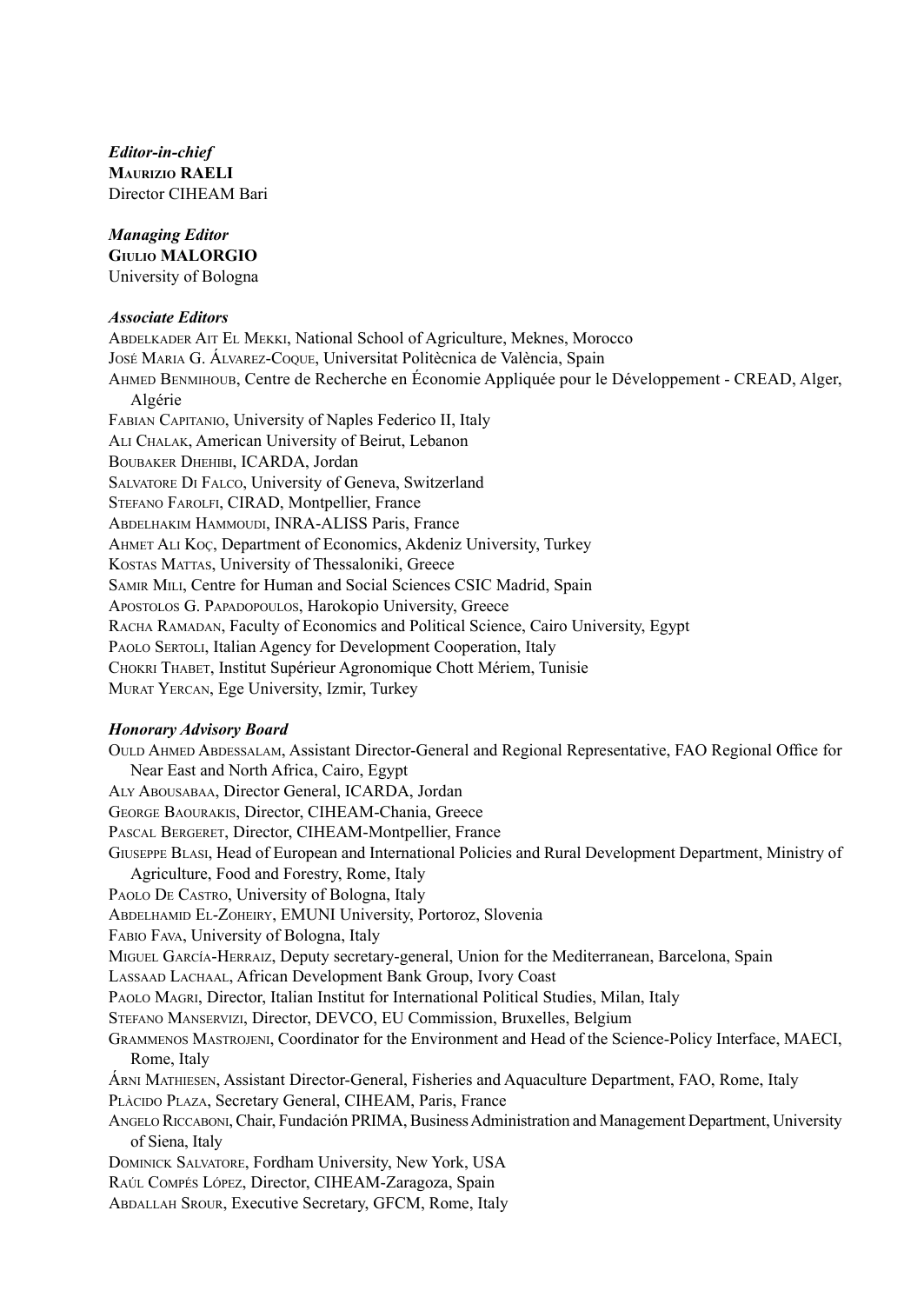## **MEDITERRANEAN JOURNAL OF ECONOMICS, AGRICULTURE AND ENVIRONMENT** NEW MEDITERRANEAN JOURNAL OF ECONOMICS, AGRICULTURE AND ENVIRONMENT

SPECIAL ISSUE / SEPTEMBER 2021

Innovation and Sustainability of Agri-Food System in the Mediterranean Area

New Medit 2021 / Issue n. 3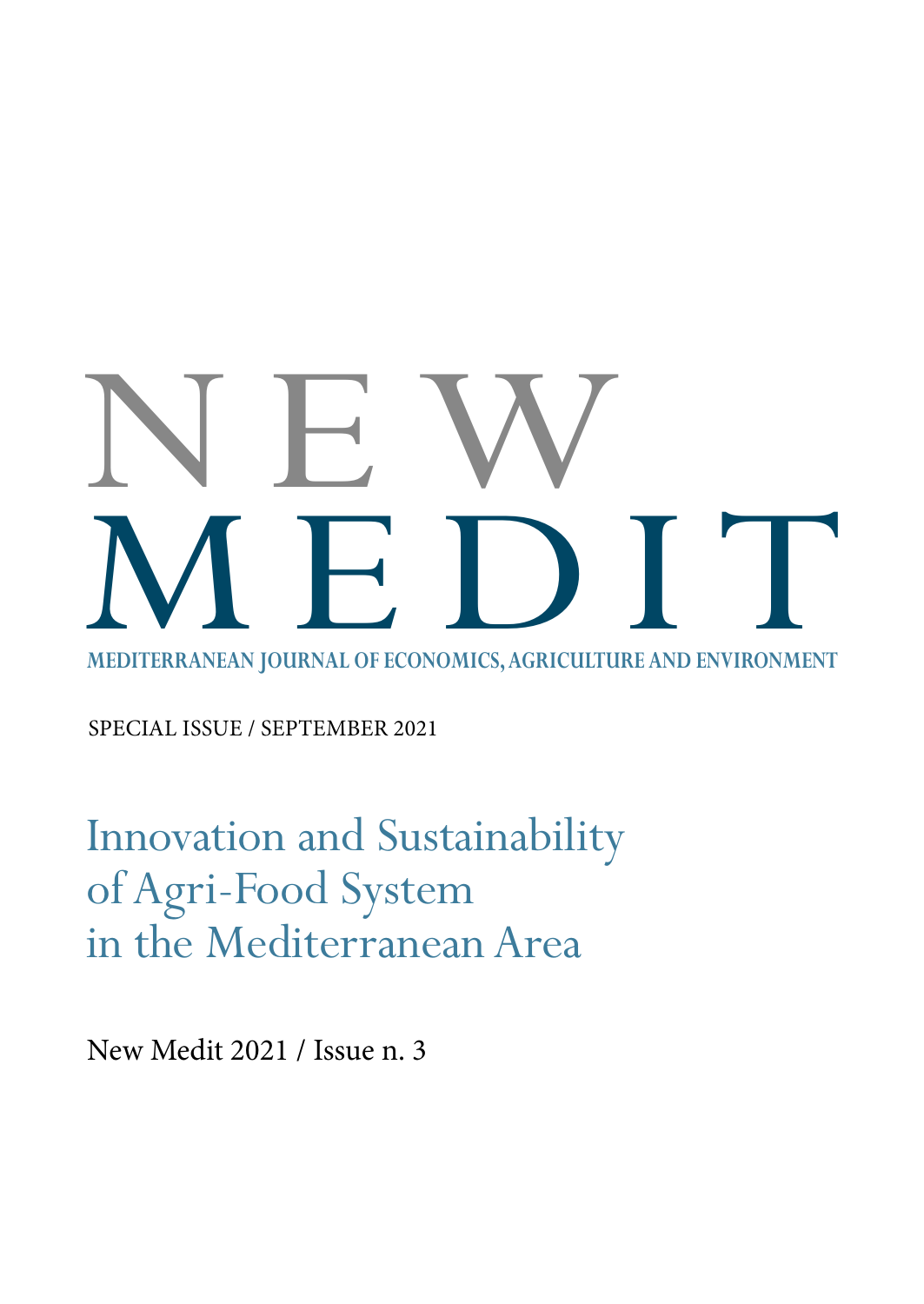*Editor-in-chief* Maurizio Raeli

*Managing Editor* Giulio Malorgio

*Institutional Relations Manager* Debora Degl'Innocenti

*Editorial office* Bononia University Press Via U. Foscolo, 7 40123 Bologna (Italy) tel.: +39 051 232882 fax: +39 051 221019 email: [newmedit@iamb.it](mailto:newmedit@iamb.it)

*Paper submission* <http://www.newmedit.iamb.it>

*Copyright* © CIHEAM – Istituto Agronomico Mediterraneo di Bari

The contributed articles do not imply the expression of any opinion whatsoever on the part of CIHEAM – IAM of Bari. They report the author's opinion.

The editorial office reserves the right to revise the contributions, in view of adapting them for the publication.

*Publisher* Bononia University Press Via U. Foscolo, 7 40123 Bologna (Italy) tel.: +39 051 232882 fax: +39 051 221019 email: [comunicazione@buponline.com](mailto:comunicazione@buponline.com)

*Subscription rate* Print: Italy:  $\in$  40; Foreign:  $\in$  90.

*Subscription office* [ordini@buponline.com](mailto:ordini@buponline.com)

*Abstract and Index citation* NEW MEDIT is indexed in: SCOPUS, EBSCO, ISI Web Science, CAB Abstracts, EconLit, AGRIS/FAO database

*Web page* <http://www.newmedit.iamb.it>

ISBN: 978-88-6923-859-8

ISSN: 1594-5685

ISSN online: 2611-1128

*Graphic Layout* DoppioClickArt – San Lazzaro (BO)

*Cover design* Debora Degl'Innocenti

*Registrazione* Tribunale Ordinario di Bari, n. 1546 del 4/1/2002

*Direttore Responsabile* Giulio Malorgio

NEW MEDIT è associato alla

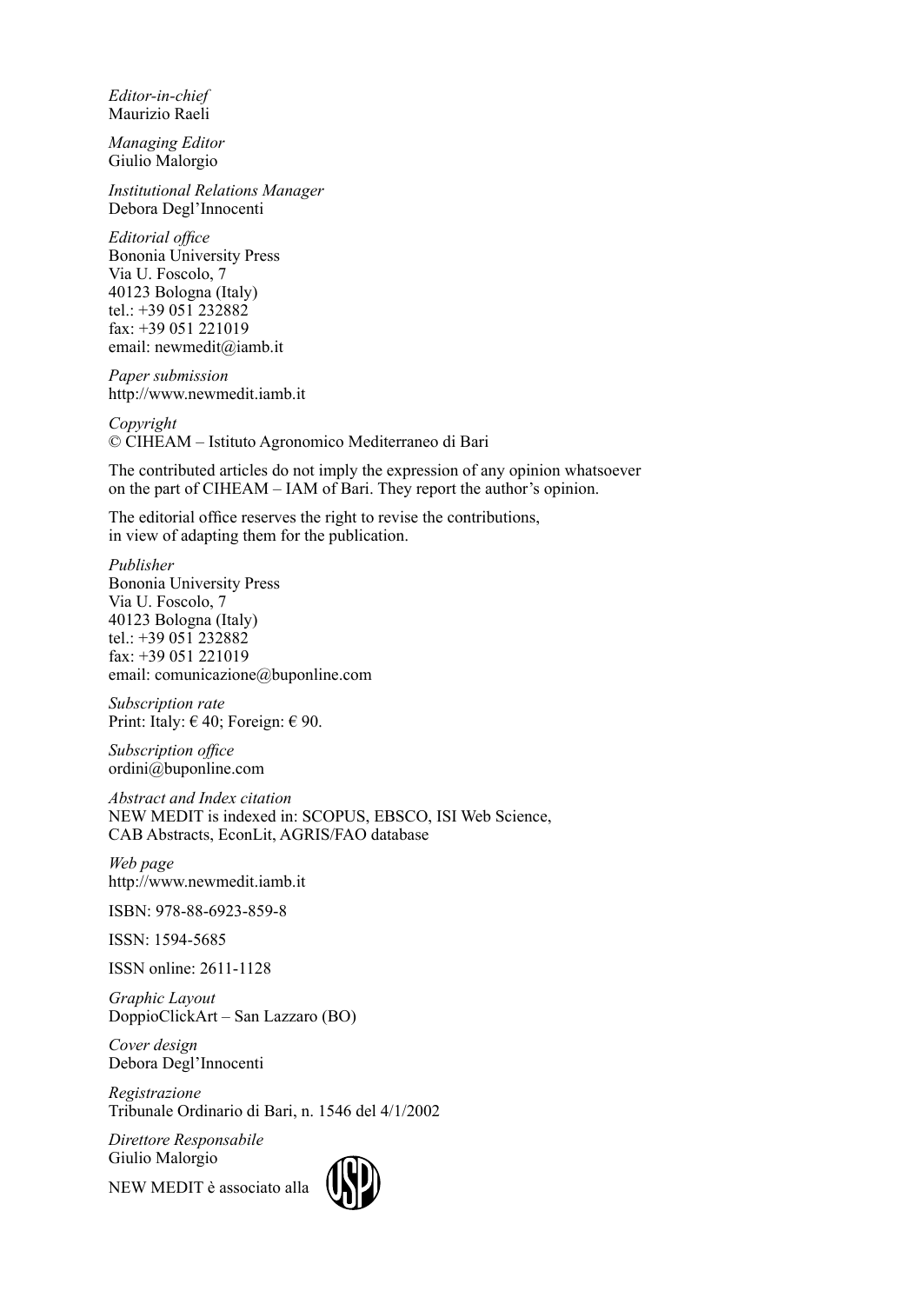### **Sustainability of food systems in the Mediterranean region**

Roberto Capone\*, Vincenzo Fersino\*\*, Eleni Stamataki\*\*\*, Manuela Cerezo\*\*\*\*, Myriam Kessari\*\*\*\*\*, Sandro Dernini\*, Hamid El Bilali\*

> DOI: 10.30682/nm2103i JEL codes: O13, Q01, Q18

#### *Abstract*

*Despite the recurring discourse on food systems and their sustainability in the Mediterranean region, comprehensive studies are hard to find. Therefore, this article provides an overview on the challenges and perspectives of food systems in the Mediterranean. In particular, the paper addresses the main challenges (environmental, economic, socio-cultural and nutrition-health) facing Mediterranean food systems; analyses the multifaceted relations between sustainable food systems (SFS) and sustainable diets by exploring the example of the Mediterranean diet; and briefly presents the relevance of the innovation for Mediterranean food systems. The paper highlights the urgency of action to move towards sustainable and resilient food systems in the Mediterranean area. This is particularly relevant in the context of the COVID-19 pandemic. For that, there is a need for shared policy, governance, practice and research agenda. In this respect, the contribution of CIHEAM results fundamental. The paper concludes by highlighting the disruptive potential of the SFS-Med Platform – under co-development by CIHEAM, FAO and the Union for the Mediterranean (UfM) – to foster food systems transformation towards sustainability and accelerate the achievement of SDGs in the region.* 

*Keywords: Sustainability, Sustainable food system, Sustainable diets, Agriculture, Mediterranean diet, Innovation, COVID-19, SDGs, CIHEAM.*

#### **1. Introduction**

More and more scholarly literature shows that human activity has profoundly modified the functioning of planetary biological and physical processes and that well-being and development are closely linked to the availability of natural resources, the services offered by ecosystems and the resilience of the Earth (Steffen *et al.*, 2015). In this context, the 17 Sustainable Development Goals (SDGs) of the 2030 Agenda for Sustainable Development (United Nations Gen-

<sup>\*</sup> International Centre for Advanced Mediterranean Agronomic Studies – Mediterranean Agronomic Institute of Bari (CIHEAM Bari).

<sup>\*\*</sup> International Centre for Advanced Mediterranean Agronomic Studies (CIHEAM) – General Secretariat, Paris, France.

<sup>\*\*\*</sup> International Centre for Advanced Mediterranean Agronomic Studies – Mediterranean Agronomic Institute of Chania (CIHEAM Chania), Chania, Greece.

<sup>\*\*\*\*</sup> International Centre for Advanced Mediterranean Agronomic Studies – Mediterranean Agronomic Institute of Zaragoza (CIHEAM Zaragoza), Zaragoza, Spain.

<sup>\*\*\*\*\*</sup> International Centre for Advanced Mediterranean Agronomic Studies – Mediterranean Agronomic Institute of Montpellier (CIHEAM Montpellier), Montpellier, France.

Corresponding author: [capone@iamb.it](mailto:capone@iamb.it)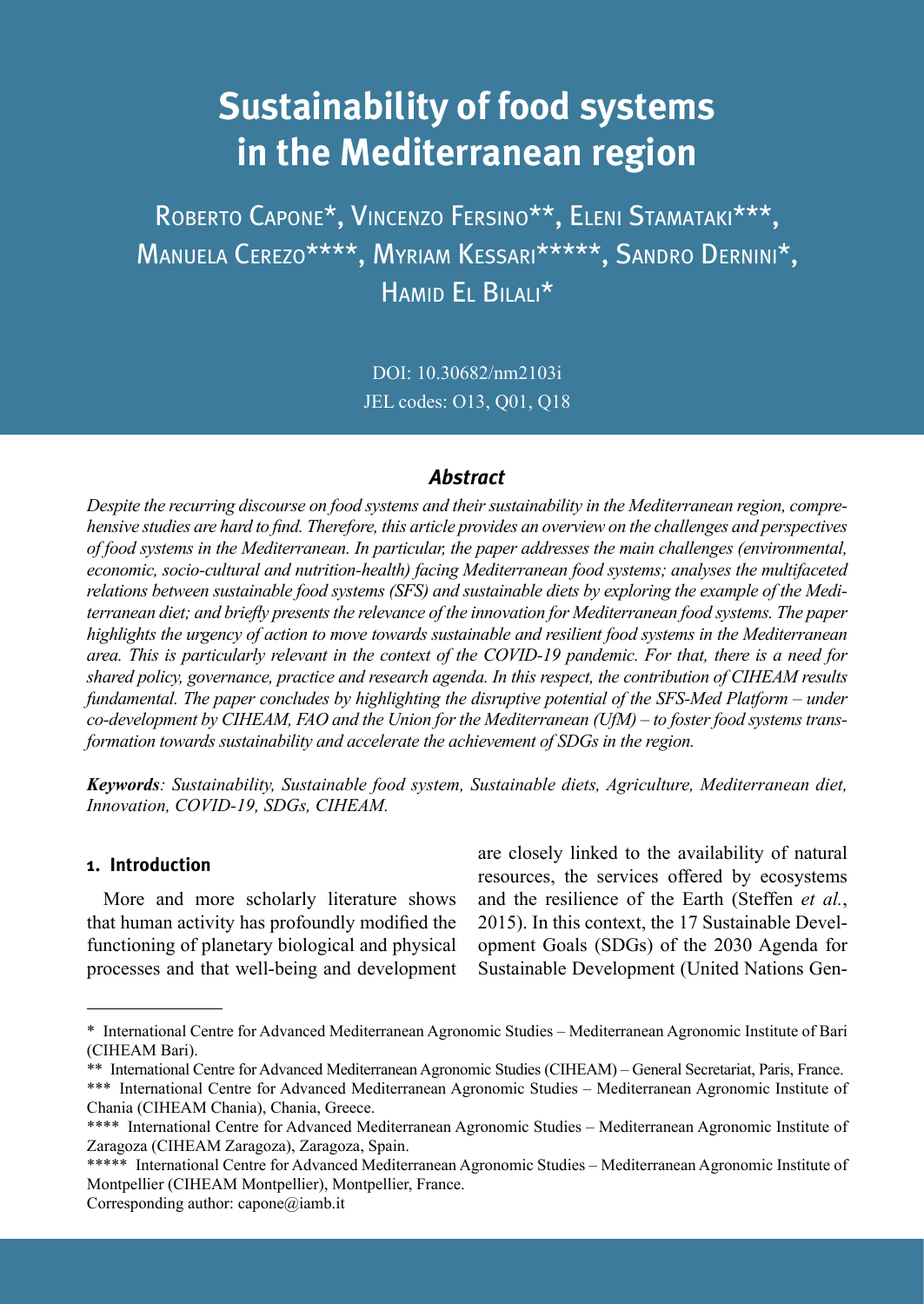eral Assembly, 2015) contribute to harmonising policy with scientific knowledge and orienting government strategies towards a new development paradigm that improves the well-being of future generations while ensuring the sustainable management of the planet's natural resources. All this is even more important if viewed in the context of food systems, whose sustainability is paramount for sustainable development.

There is a wide agreement that transforming food systems is among the most powerful ways to change course and make progress towards sustainable development (United Nations General Assembly, 2015). Indeed, the sustainability of food systems is strongly linked to most of the SDGs (United Nations, 2021b). Rockström and Sukhdev (2016) argue that food connects all the SDGs and position them in a hierarchy to be delivered on within a safe operating space for humanity. In this context, food systems are high on the international agenda as shown by the United Nations' Food Systems Summit to be held in September 2021. The Summit aims to unleash the power of food and deliver progress on all SDGs and is part of the Decade of Action to achieve the SDGs by 2030 (United Nations, 2021a).

The analysis of the multifaceted relation between food systems and sustainable development is particularly important in regions such as the Mediterranean one. Indeed, the sustainability of food systems represents, above all in the Mediterranean, a tangible and concrete way to implement the priorities and objectives of sustainable development. The sustainability of the Mediterranean food systems is under a pressing threat (UNEP/MAP, 2005). Moreover, the Mediterranean area is passing through a 'nutrition transition' in which malnutrition problems (protein–energy under-nutrition and micronutrient deficiencies) coexist with over-nutrition problems (overweight, obesity), and food-related non-communicable diseases (CIHEAM and FAO, 2015). The most recent report on the State of Food Security and Nutrition in the World (FAO *et al.*, 2020) shows that food insecurity and malnutrition are still pressing issues, especially in Southern and Eastern Mediterranean countries. The prevalence of undernourishment in the total population ranges from  $\leq 2.5\%$  in many Northern Mediterranean countries to 5.7% in Lebanon and 6.8% in Cyprus. Meanwhile, the prevalence of moderate or severe food insecurity in the total population ranges from less than 10% in several countries of the North Mediterranean (e.g. Bosnia and Herzegovina, France, Italy, Malta, Spain) to more than 30% in some Balkan countries (e.g. Albania) and Near East and North Africa (e.g. Egypt, Libya). Another alarming indicator is that the prevalence of obesity in the adult population is higher than 20% in all Mediterranean countries, except Bosnia and Italy.

All the above makes the Mediterranean area a unique 'laboratory' for work on sustainable food systems. However, despite the recurring discourse on food systems and their sustainability in the Mediterranean region, comprehensive studies are hard to find. Hence, this review provides an overview on the sustainability challenges and perspectives of food systems in the Mediterranean region. In particular, the article addresses the main challenges (environmental, economic, socio-cultural and nutrition-health) facing the Mediterranean food systems; analyses the relations between sustainable food systems and sustainable diets by exploring the example of the Mediterranean diet; and sheds light on innovation in Mediterranean food systems and its relation with tradition and sustainability.

#### **2. Sustainability of food systems in the Mediterranean**

More than ever before, the Mediterranean region is facing unprecedented and interdependent environmental, economic and social challenges (Table 1) that affect food security, health, nutrition and sustainability, and thus the livelihoods of all Mediterranean people (CIHEAM and FAO, 2015; Dernini and Capone, 2021; Lacirignola *et al.*, 2012). The Mediterranean is today a region in which growing ecological, economic, socio-cultural, health and nutritional challenges coexist with unresolved regional and national tensions. At the crossroads of three continents, the Mediterranean is undergoing rapid and drastic changes and is expected to be among the regions most impacted by climate change, with an anticipated acceleration of land degradation and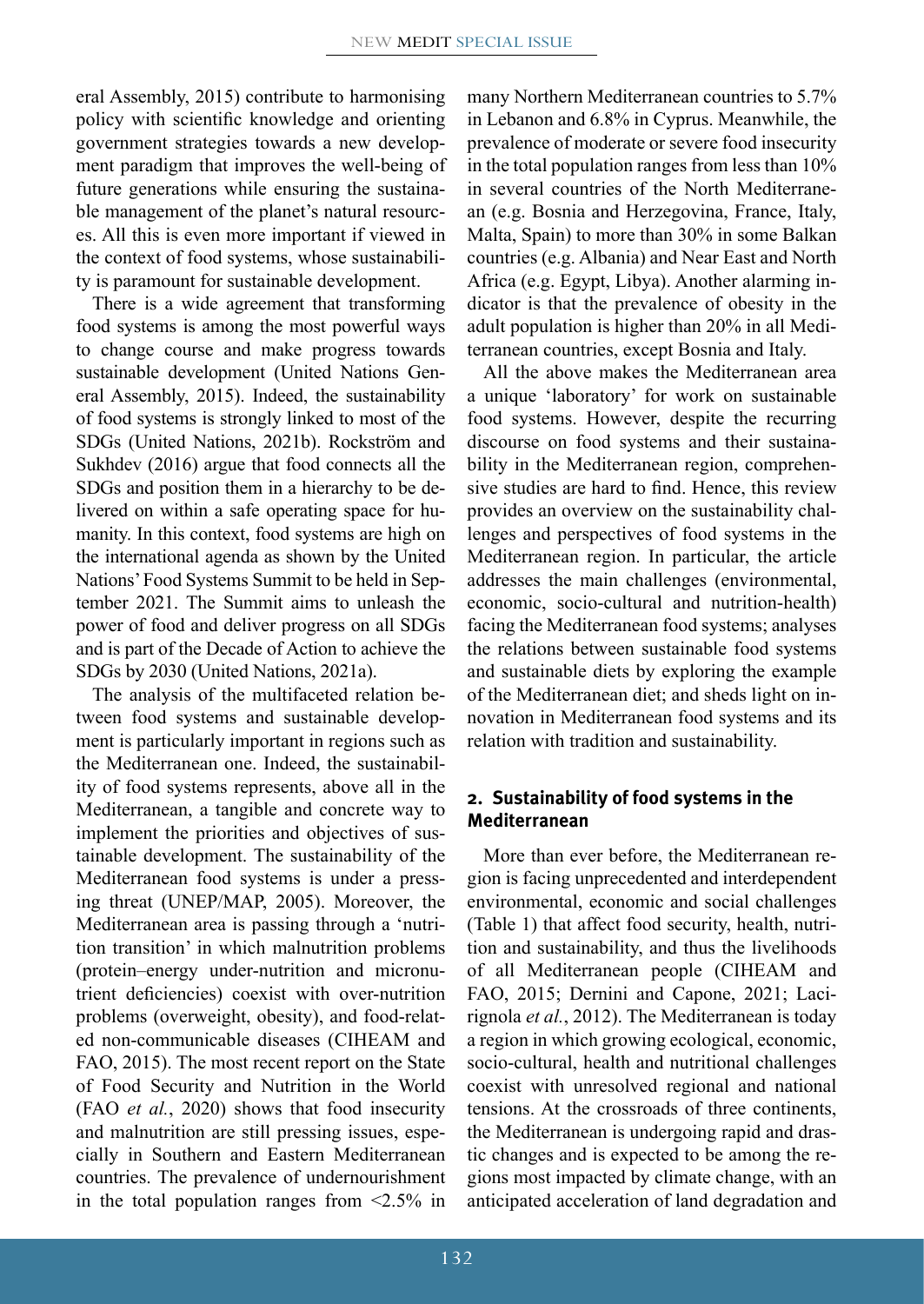| Sustainability<br>dimension | Examples of challenges                                                                                                                                                                                                                                                                                                                                                                                                                                                                                                        |  |
|-----------------------------|-------------------------------------------------------------------------------------------------------------------------------------------------------------------------------------------------------------------------------------------------------------------------------------------------------------------------------------------------------------------------------------------------------------------------------------------------------------------------------------------------------------------------------|--|
| Environment                 | Chemical contamination<br>Climate change<br>Desertification and drought<br>Environmental degradation<br>Fish stocks depletion<br>Intensive and industrial agriculture and fisheries<br>Land degradation<br>Loss of biodiversity<br>Marine invasive species<br>Marine pollution<br>Over-exploitation of natural resources<br>Urban sprawl<br>Water scarcity                                                                                                                                                                    |  |
| Economy                     | Unequal economic drift between Northern and Southern-Eastern Mediterranean countries<br>Changing food procurement<br>Economic shock due to the COVID-19 pandemic<br>Increased food demand<br>Internationalization of markets<br>Lack of efficient rural development policies<br>Lack of innovation<br>Low profitability for smallholders<br>Mismatch between education and job market<br>Population growth<br>Poverty and unemployment (especially among young people)<br>Predominance of imported food and import dependency |  |
| Society<br>and culture      | Changes in Mediterranean societies and roles of women (cf. gender equality and inclusion)<br>Emerging unsustainable lifestyle behaviours<br>Erosion of food cultures and traditional knowledge<br>Lack of social and cultural innovation<br>Migration from rural areas to urban areas and other countries<br>Poverty (especially in rural areas)<br>Progressive urbanization<br>Unemployment (especially among the young)                                                                                                     |  |
| Health<br>and Nutrition     | Malnutrition and nutrition transition (undernutrition, hidden hunger and obesity)<br>Animal welfare<br>Diffusion of new pandemic diseases<br>Erosion of the Mediterranean diet heritage<br>Food insecurity<br>Food safety<br>Growing public health expenditures (cf. non-communicable diseases)<br>Sedentary lifestyles and lack of physical activity<br>Unsustainable and unhealthy dietary shifts                                                                                                                           |  |

Table 1 - Challenges facing the Mediterranean region and its food system.

desertification (MedECC, 2019). Furthermore, significant discrepancies in economic and industrial development as well as social inequalities between countries, together with regional conflicts, raise more challenges for the sustainable future of the Mediterranean region. The Mediterranean is marked by the heterogeneity among its countries and a growing gap between the advanced economies on the Northern shores and the less developed ones on the Southern/Eastern ones. Mounting economic, social, and environmental strains and their resultant implications on livelihood security make the situation unsustainable particularly in the NENA (Near East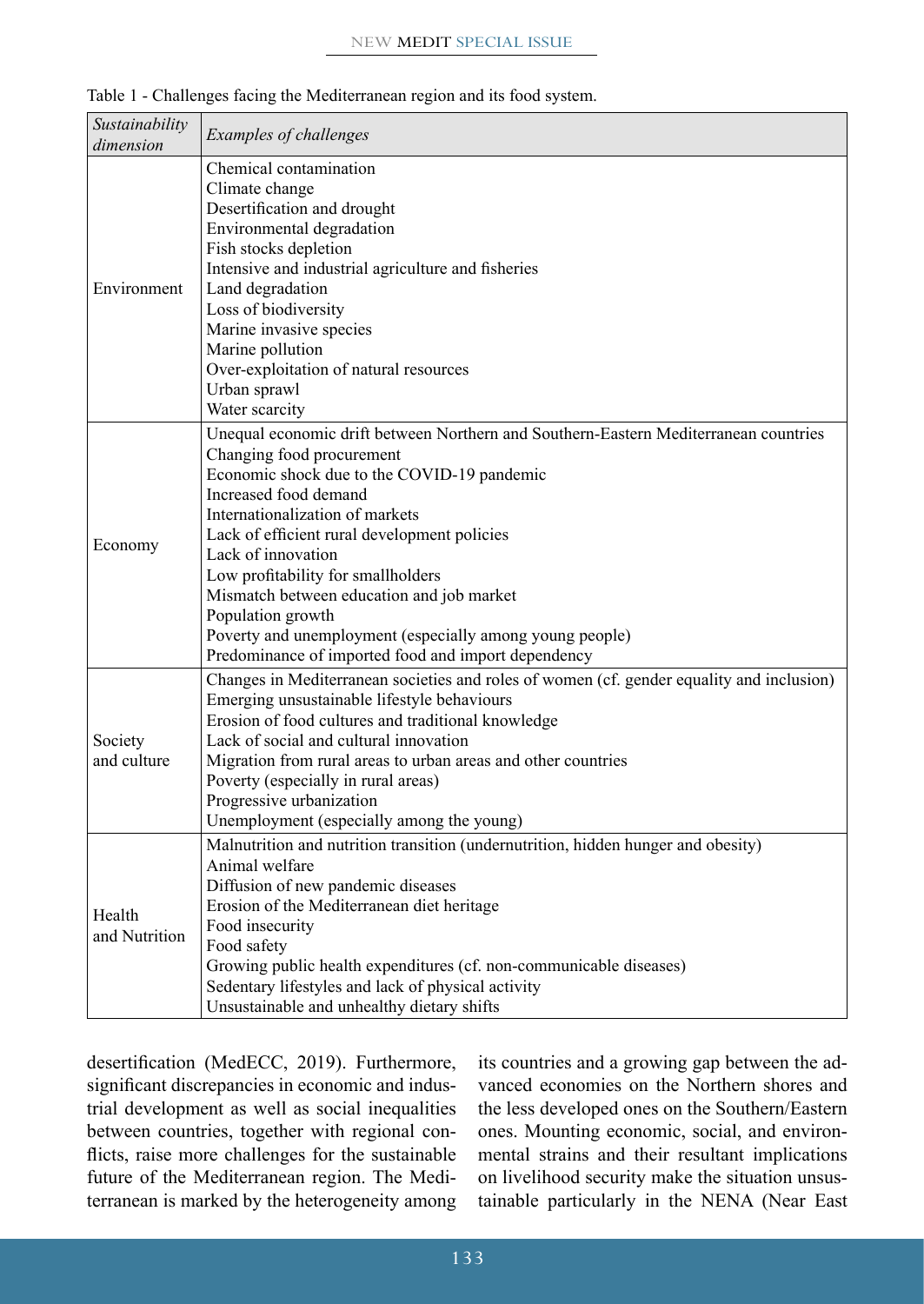and North Africa) countries. Population growth with demographic changes, urbanization and globalization, are all driving increased food demand and influencing food choices, which have resulted in profound changes in food production/ processing systems, as well as in food consumption patterns and lifestyles in the Mediterranean region. Eating habits have shifted away from the Mediterranean diet, which has in turn resulted in an epidemic of overweight, obesity and diet-related non-communicable diseases (NCDs). The impacts of poverty and unemployment have contributed to social marginalization, which is further compounded by income disparities and migrations from rural areas and from countries in conflicts. Urban agglomerations on the Mediterranean coasts, along with tourist infrastructure, have resulted in the development of large and mega-cities, with consequent increase in pollution, ecosystem degradation and habitat fragmentation. The Mediterranean marine resources and ecosystems have come under increasing pressure in recent decades, driven by demographic and economic growth as well as by fish stocks depletion and intensification of marine and maritime activities, which have adverse impacts, not only on the marine ecosystems, but also on the well-being of Mediterranean coastal communities and riparian countries.

Despite progress made, Mediterranean countries also face several challenges in their implementation of the 2030 Agenda for Sustainable Development (El Bilali *et al.*, 2020b; Riccaboni *et al.*, 2020). The 2020 SDG Dashboards for the Mediterranean region (Riccaboni et al., 2020) show that it has a general score of 73.5 (meaning that SDG targets are achieved by 73.5%); the SDG index shows better performance in Europe West  $(78.5)^1$  and lower values in Europe East  $(74.8)^2$ , North Africa  $(70.2)^3$  and Middle East (70.2)<sup>4</sup>.

Food systems are central in the regional strategies such as the Mediterranean Strategy for Sustainable Development (MSSD 20162025) (UNEP/MAP, 2016), CIHEAM Strategic Agenda and Action Plan for the Mediterranean (CAPMED) 2025 (CIHEAM, 2016b, 2016a) as well as the European Green Deal (European Commission, 2019) and the Farm to Fork Strategy (European Commission, 2020d) of the European Union.

Much of today's discourse about environmental problems revolves around reducing GHG emissions and water usage. In the Mediterranean, immediate action is required to address environmental degradation that is mainly driven by changes in population and consumption. Increasing stress on biological as well as social systems is put by unsustainable consumption patterns; in particular, food consumption patterns are important drivers of environment degradation (Lacirignola *et al.*, 2014). The development of the Mediterranean region cannot be 'sustainable' unless the fundamental common goods are protected and improved. Protection of the coast, sea, climate and air quality, soil and biodiversity, water resources, cultural and landscape heritage, and traditional knowledge of nature, are the priorities to be focused on. In this context, it is very important to break the joints that make economic development reliant on an intensive exploitation of natural resources and to promote changes in consumption and production patterns (UNEP/MAP, 2005). Indeed, the Mediterranean Strategy for Sustainable Development 2016-2025 (MSSD) (UNEP/MAP, 2016) aims at decoupling economic growth and natural resources use in the Mediterranean region. Transformation of food systems is vital to achieve this goal as food systems are strongly related to all work areas of the MSSD.

The sustainability of food systems is strongly linked to the thematic priorities of the 2025 Strategic Agenda of the International Centre for Advanced Mediterranean Agronomic Studies (CIHEAM, 2016b) and its Action Plan 2025 for the Mediterranean - CAPMED 2025 (CIHEAM, 2016a). Protecting the Planet, achieving the sus-

<sup>&</sup>lt;sup>1</sup> France, Greece, Italy, Malta, Portugal and Spain.

<sup>2</sup> Albania, Bosnia & Herzegovina, Croatia, Cyprus, Montenegro, North Macedonia and Slovenia.

<sup>&</sup>lt;sup>3</sup> Algeria, Egypt, Libya, Morocco and Tunisia.

<sup>4</sup> Israel, Jordan, Lebanon, Palestine, Syria and Turkey.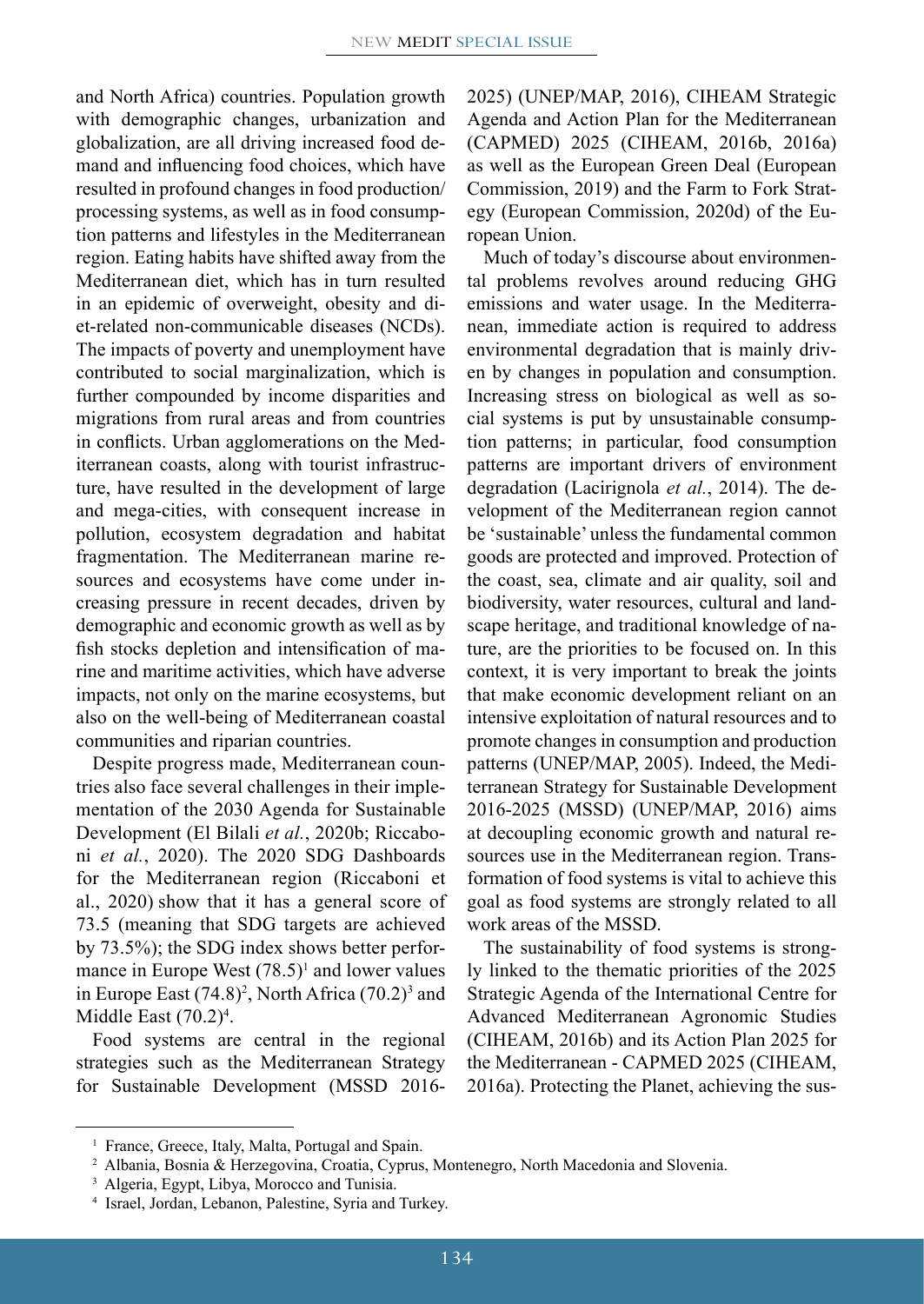tainability of food security, improving nutrition and well-being of populations, being aware of the importance of agriculture for the economic development of developing countries, managing interaction with ecosystems and the use of natural resources, etc. are objectives and priorities that, especially in the Mediterranean region, have as their common denominator transition to sustainable food systems.

Sustainable food systems are also among the key elements of the European Green Deal, which cannot be achieved without addressing the issue of food sustainability, as stressed in the EU Farm to Fork Strategy. Recently, the European Commission (EC) decided to accelerate the processes of change underway by launching a new growth strategy, called 'European Green Deal', which proposes a real economic transition for Europe towards a sustainable development model. The European Green Deal (European Commission, 2019, 2020a) goes in the direction of a green and inclusive transition to help improving people's well-being and securing a healthy planet for the generations to come. The European Green Deal strategy has several components (e.g. biodiversity, agriculture, energy, industry, construction, mobility, climate change) and one regards food, namely 'Farm to Fork' (European Commission, 2020b), which aims to accelerate the transition to sustainable agri-food systems. With the Farm to Fork strategy, the EU aims to significantly reduce the use of chemical pesticides and the associated risks, reduce the use of fertilizers and antibiotics, create a circular economy, reduce the environmental impact of food processing and retail/trade, as well as food losses and waste (European Commission, 2020d). The need for such a strategy has been made even more urgent by the COVID-19 pandemic, which has highlighted the importance of having resilient agrifood systems within a sustainable and circular bio-economy, to respond to global shocks and mitigate their socio-economic impacts. Indeed, the Farm to Fork strategy aims at building a food chain that works for consumers, producers, climate and the environment by, among others, ensuring sustainable food production; ensuring food security; stimulating sustainable food processing, wholesale, retail, hospitality and food services practices; promoting sustainable food consumption and facilitating the shift to healthy, sustainable diets; reducing food loss and waste; and combating food fraud along the food supply chain (European Commission, 2020b).

#### **3. Sustainable diets in sustainable food systems: case of the Mediterranean diet**

To address food and nutrition security challenges, food systems have to undergo radical transformation, including transitioning towards sustainable diets (IPES-Food, 2015). The concept of sustainable diets can play a key role in maintaining nutritional well-being and health while ensuring the sustainability for future food security (Berry *et al.*, 2015; Capone *et al.*, 2019). Sustainable diets concept started to be explored in early 80s to recommend diets healthier for consumers as well as for the environment. The interest in sustainable diets has been recently raised by many UN agencies (e.g. FAO, UNEP). In 2010, FAO and Bioversity International organized an international scientific symposium on "Biodiversity and sustainable diets". As one of the major outcomes of the symposium, a consensus position was reached on a definition of sustainable diets (FAO, 2011). The definition encompasses aspects related to biodiversity protection, nutrition and health, food availability and affordability, optimisation of natural and human resources, and cultural relevance (Burlingame and Dernini, 2012). Sustainable diets are considered as an important element for a shift towards sustainable food consumption patterns (UNEP, 2017) and central component of sustainable food systems (Meybeck and Gitz, 2017). Nevertheless, it is clear nowadays that success of sustainable diets won't depend only on whether they deliver environmental outcomes, but also on whether they address a broad range of societal challenges (e.g. fair trade, animal welfare, sustainable agriculture, social acceptance and everyday adoptability) (Dibb, 2013).

In recent years, within the international debate on the sustainability of food systems and diets, the Mediterranean diet (MD), acknowledged worldwide as one of the healthiest diets in the world, has started to be recognized also as a sus-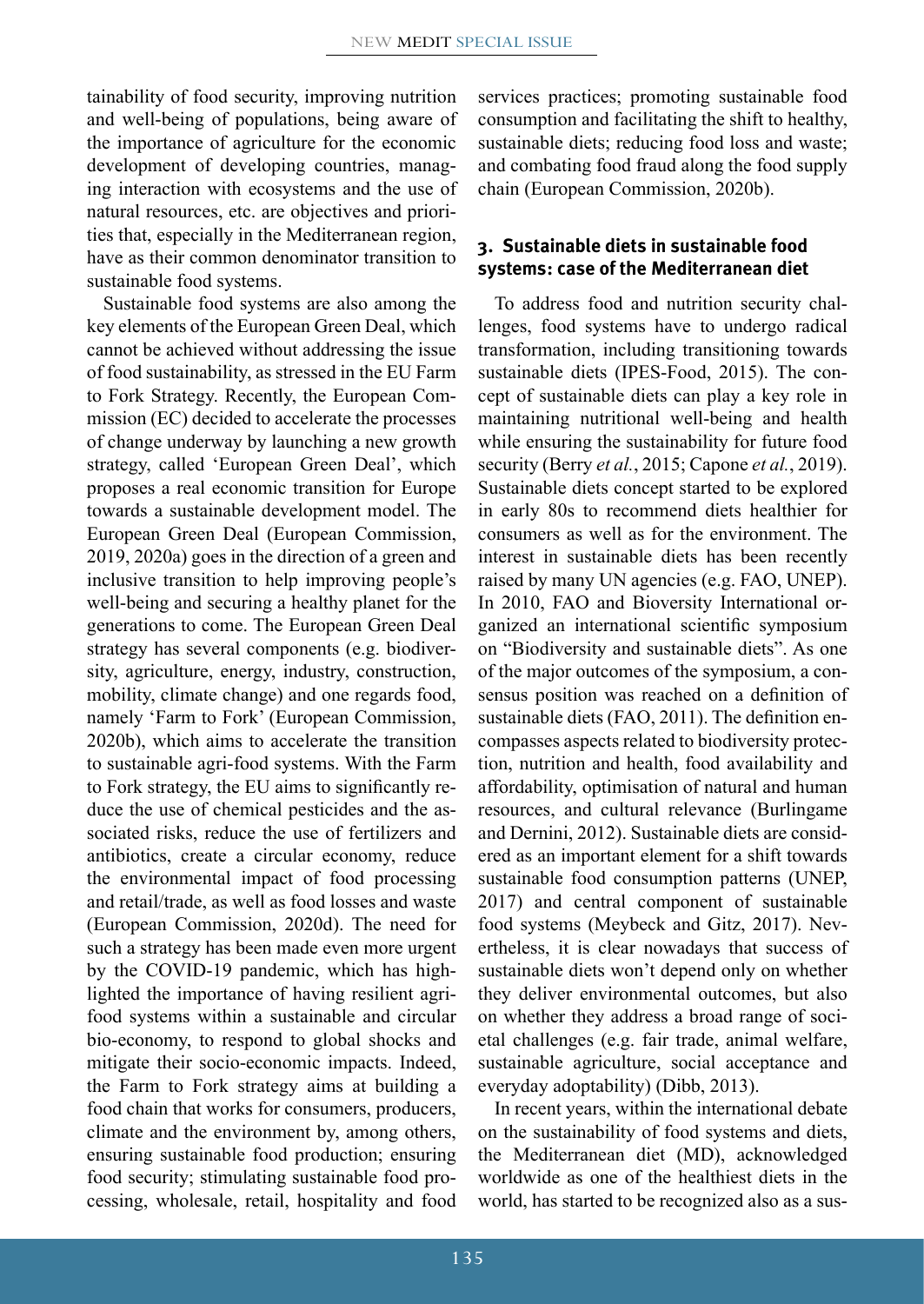tainable diet model, with multiple benefits, connecting the nutritional well-being of the individual and the community to the sustainability of natural resources, and reaffirming the notion that the health of humans cannot be isolated from the health of ecosystems. Indeed, the Mediterranean diet is considered as an example of sustainable diets (Dernini *et al.*, 2017; HLPE, 2017b). It was first presented by Ancel Keys in the 1960s (Keys *et al.*, 2017). It includes lots of olives and olive oil, fruits, vegetables and wholegrain cereals, low-fat dairy, fish, nuts, and legumes but relatively little red meat (Bach-Faig *et al.*, 2011; Serra-Majem *et al.*, 2020). The concepts of seasonality, fresh and locally grown products, culinary activities, biodiversity, traditional, local and eco-friendly products, of variety of colours for fruits and vegetables as well as conviviality and physical activity are integral elements of the Mediterranean diet (Bach-Faig *et al.*, 2011). The Mediterranean diet, acknowledged by UNESCO as an intangible cultural heritage, has been scientifically well characterized also as a healthier dietary pattern, and is a recommended plantbased dietary pattern (Bach-Faig *et al.*, 2011). It has also been analysed in many surveys and appreciated for its lower environmental impact (Burlingame and Dernini, 2011; Sáez-Almendros *et al.*, 2013).

In 2010, the inscription of the Mediterranean diet on the UNESCO Representative List of the Intangible Cultural Heritage of Humanity was approved (UNESCO, 2010). The Mediterranean diet is the alive and evolving result of the millennial history of the Mediterranean (Berry *et al.*, 2011). The Mediterranean diet is characterized by its links to the various food cultures and traditions of the different countries of the Mediterranean area. It is transmitted from generation to generation and constantly recreated by communities and groups in response to the change of their environment and their history. The general term '*Mediterranean diet*' implies a common dietary pattern in Mediterranean countries; however, there are differences in the dietary patterns of the Mediterranean populations (Keys *et al.*, 2017). Indeed, Mediterranean diets are far from homogeneous; they involve a wealth of typical products and are extremely varied. This 'dietary polymorphism' partially reflects religious and cultural differences (Berry *et al.*, 2011).

The Mediterranean diet not only offers considerable health benefits (Estruch *et al.*, 2013; Kastorini *et al.*, 2011) but also respects the environment (Dernini *et al.*, 2017; Galli *et al.*, 2017). The Mediterranean diet, as highlighted in the Med Diet 4.0 framework (Dernini *et al.*, 2017), has multiple sustainable benefits, with country-specific variations: 1) recognized and well-documented major health and nutrition benefits, in the prevention of chronic diseases and in reducing public health costs as well as in the overall improvement of well-being; 2) low environmental impacts and richness in biodiversity, appreciation of biodiversity value, reduction of pressure on natural resources and mitigation of climate change; 3) high positive local economic returns, sustainable territorial development, reduction of rural poverty, and high performance in reduction of food waste and loss; 4) high social and cultural value of food, growth of mutual respect, identity recovery, social inclusion and consumer empowerment.

Despite the well-documented health and environmental benefits of the Mediterranean diet, data show a decline in adherence in Mediterranean countries (Naja *et al.*, 2021). The evolution of food consumption in the Mediterranean countries is not encouraging, as these countries have followed the trend towards higher proportions of energy-dense foods (Alexandratos, 2006). Paradoxically, just as the Mediterranean diet is becoming more popular in the world and increasingly recognised by the international scientific community, the Mediterranean populations are moving away from this dietary model (Lacirignola and Capone, 2009; Naja *et al.*, 2021). In this context, Dernini *et al.* (2017), and more recently Dernini and Capone (2021), called for a revitalization of the Mediterranean diet by improving its current perception (especially among the young) not only as a healthy diet but also as a sustainable lifestyle model.

The Mediterranean diet has been jointly identified by CIHEAM and FAO as a case study for its assessment as a sustainable diet model (CIHEAM and FAO, 2015; Lacirignola *et al.*, 2012). The Mediterranean diet has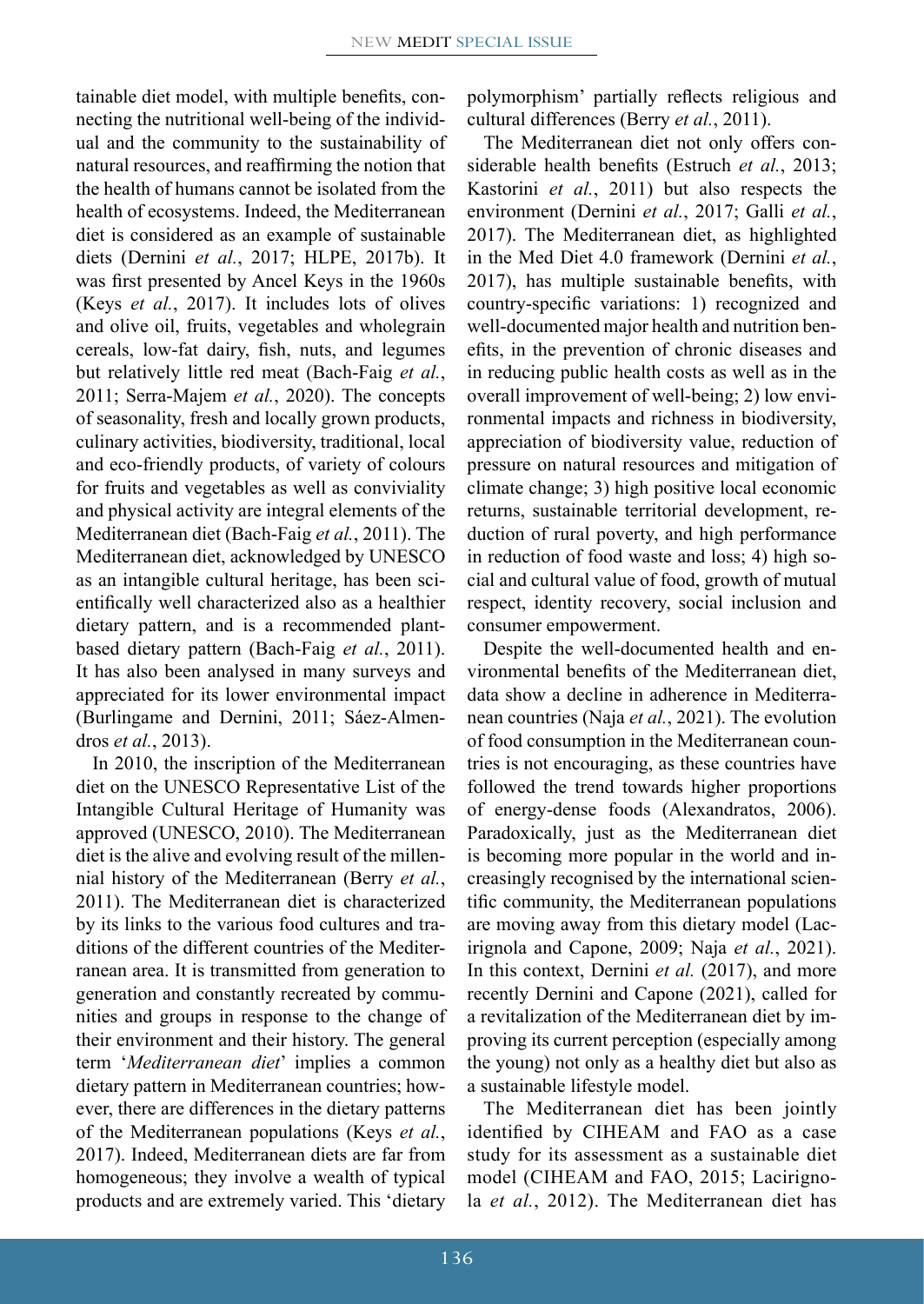nutritional, economic, environmental and socio-cultural characteristics that make it particularly relevant for such a case study for the characterization of sustainable diets in different agro-ecological zones. CIHEAM pays a particular attention to the safeguarding and revitalisation of the Mediterranean diet heritage (CIHEAM, 2012). Indeed, the Mediterranean diet is one of the thematic priorities of the CI-HEAM Strategic Agenda 2025.

#### **4. Innovation in Mediterranean agri-food systems**

Innovation has become a key issue in the discussion about the relation between agriculture and sustainability (El Bilali, 2018; FAO, 2013). The critical role of innovation to make agriculture and food systems not only more competitive but also more sustainable is widely recognised. Agricultural innovation is considered vital for meeting the challenges of agriculture development, adapting to climate change and improving food security (IAASTD, 2009; UNCTAD, 2017). The International Assessment of Agricultural Knowledge, Science and Technology for Development (IAASTD, 2009) highlighted that agricultural knowledge, science and technology (AKST) are crucial to address different sustainable development issues such as food insecurity and poverty. Innovations and modern techniques/technologies can strengthen food system resilience, improve resource efficiency in agriculture, and secure social equity thus contributing to the achievement of sustainable food security (HLPE, 2017a). For instance, the European Union has placed emphasis upon innovation as a key element in achieving transformation towards sustainable agriculture (Dwyer, 2013; European Commission, 2020c). However, IAASTD (2009), suggests that future agricultural innovation needs to address not only simple technological and technical issues but also social ones and to innovate in scales of thinking and action in order to contribute more effectively in addressing pressing challenges such as climate change and food security. The potential role of innovation in making agriculture and food systems more sustainable is also highlighted in the Mediterranean region. Guerrero Lara *et al.* (2019) put that "*Innovative approaches are needed to shift towards more sustainable, equitable and healthy agri-food systems*". Referring to olive growing in Calabria region (Southern Italy), Iofrida *et al.* (2018) highlight that "*Calabrian olive growing requires innovation, especially to respond to new sustainability requirements, currently claimed by public policies (eco-conditionality), and consumers and citizens increasingly concerned with environmental quality, human health and social liveability*" (p. 46). However, Mediterranean countries still have a low propensity to innovation. Indeed, the most recent edition of the Global Innovation Index (Cornell University *et al.*, 2020) shows that Mediterranean countries, especially southern and eastern ones (except Israel), have low rankings (Table 2); the rankings of Mediterranean countries range from 12/131 (France) to 121/131 (Algeria).

Innovations that are contributing to the sustainability of food systems include alternative food networks, such as short food supply chains (Yacamán Ochoa *et al.*, 2020), as well as alternative agriculture models, such as urban and peri-urban agriculture (Yacamán Ochoa *et al.*, 2020) and agro-ecology (Vidal *et al.*, 2020). While most of the focus has been put on technical innovation, also social innovation (Marini Govigli *et al.*, 2020) and organisational innovation (Sanz Cañada and Macías Vázquez, 2008) are important for the transformation of food systems and rural livelihoods in the Mediterranean. Digitalisation of agriculture with the increase in the use of information and communication technologies (ICTs) represent one of the most important transformations in modern agriculture and food systems. Indeed, some authors claim that ICTs can not only increase the efficiency of the agri-food sector but also contribute to improving its sustainability (El Bilali *et al.*, 2020a; Poppe *et al.*, 2013). However, to increase the impact of agricultural innovation, there is a need for a new generation of innovation policies. In this regard, Cvejić *et al.* (2020) argue that "Future agricultural innovation policies should extend actions beyond the financial to those facilitating the establishment of multidisciplinary agricultural innovation teams with corresponding infra-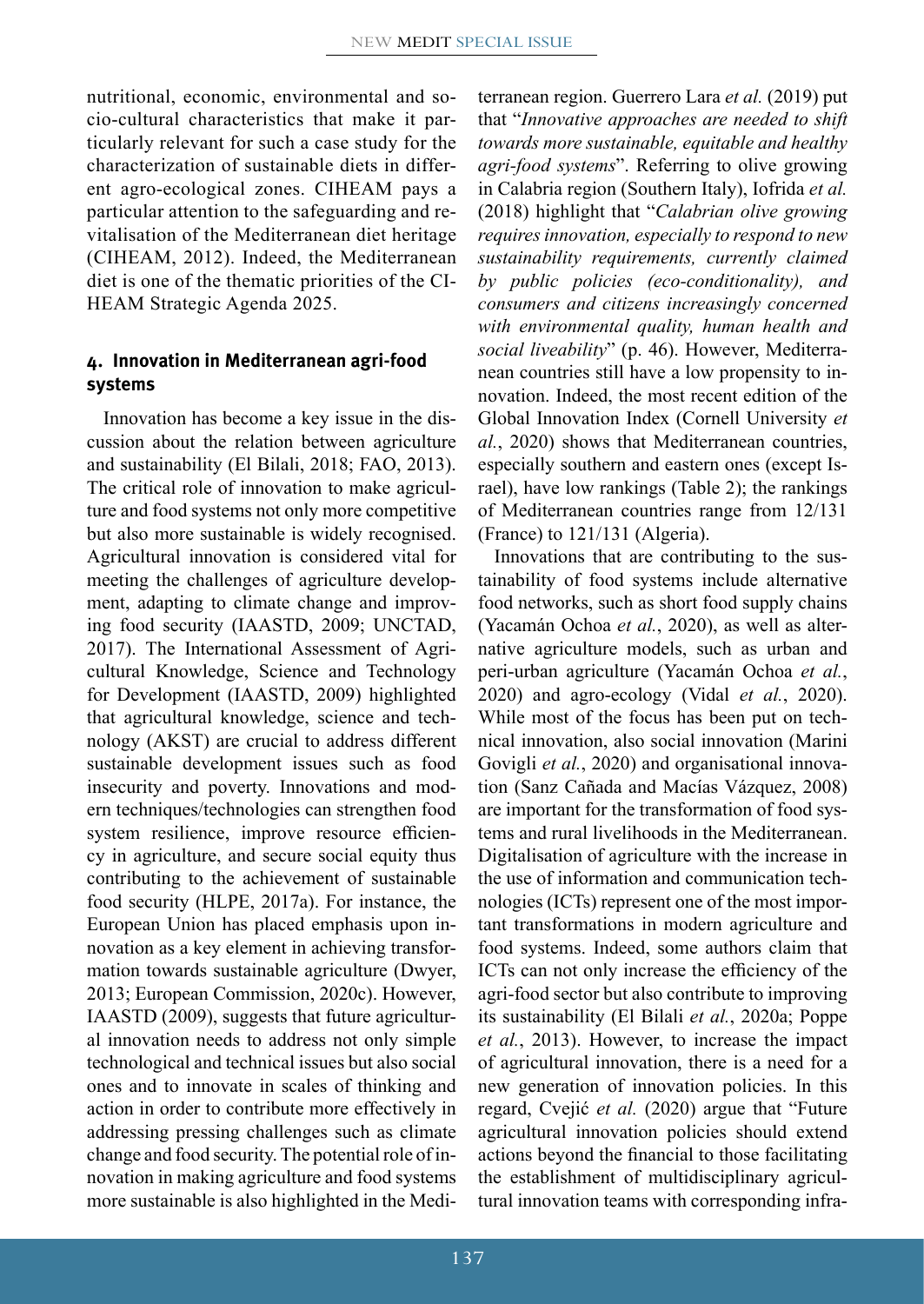| Mediterranean country  | Score $(0-100)$ | Rank (out of 131 countries) |
|------------------------|-----------------|-----------------------------|
| France                 | 53.66           | 12                          |
| Israel                 | 53.55           | 13                          |
| Malta                  | 46.39           | 27                          |
| Italy                  | 45.74           | 28                          |
| Cyprus                 | 45.67           | 29                          |
| Spain                  | 45.60           | 30                          |
| Portugal               | 43.51           | 31                          |
| Slovenia               | 42.91           | 32                          |
| Croatia                | 37.27           | 41                          |
| Greece                 | 36.79           | 43                          |
| Montenegro             | 35.39           | 49                          |
| Turkey                 | 34.90           | 51                          |
| Tunisia                | 31.21           | 65                          |
| Bosnia and Herzegovina | 28.99           | 74                          |
| Morocco                | 28.97           | 75                          |
| Albania                | 27.12           | 83                          |
| Lebanon                | 26.02           | 87                          |
| Egypt                  | 24.23           | 96                          |
| Algeria                | 19.48           | 121                         |

Table 2 - Mediterranean countries in the Global Innovation Index (GII) 2020.

*Source: Adapted from Cornell University et al. (2020).*

structures to better enable the mutual exchange of knowledge, learning and development of a transparent institutional framework".

While innovation and traditional knowledge are often addressed separately, more and more scholars call for their integration to address the current sustainability challenges. For instance, Guerrero Lara *et al.* (2019) argue that the integration of traditional agro-ecological knowledge (TAeK) and social-ecological innovations can foster transition towards more sustainable agrifood systems in Spain. Capone *et al.* (2016) call for combining tradition, innovation and sustainability in order to achieve an effective valorisation of typical agro-food products, which are the cornerstone of the Mediterranean diet.

The agri-food sector can play a central role in the transition of Mediterranean economics towards more environmentally sustainable and climate-neutral economic models such as bio-economy, blue economy, green economy and circular economy. For instance, Fava *et al.* (2021) argue that the sectors of excellence of bio-economy in Italy are food and bio-based products.

#### **5. Conclusions**

The 2030 Agenda clearly shows that the transformation of food systems is fundamental for achieving sustainable development. Indeed, food systems are strongly linked to many SDGs. Therefore, it is crucial to foster transition towards sustainable, inclusive, nutritious, healthy and resilient food systems that achieve sustainable food security for the present and future generations. Indeed, the global commitment for a shift towards more sustainable food systems has increased significantly over the recent years, as part of the collective efforts for achieving the ambitious goals of the 2030 Agenda. Transition towards sustainable food systems implies addressing problems in the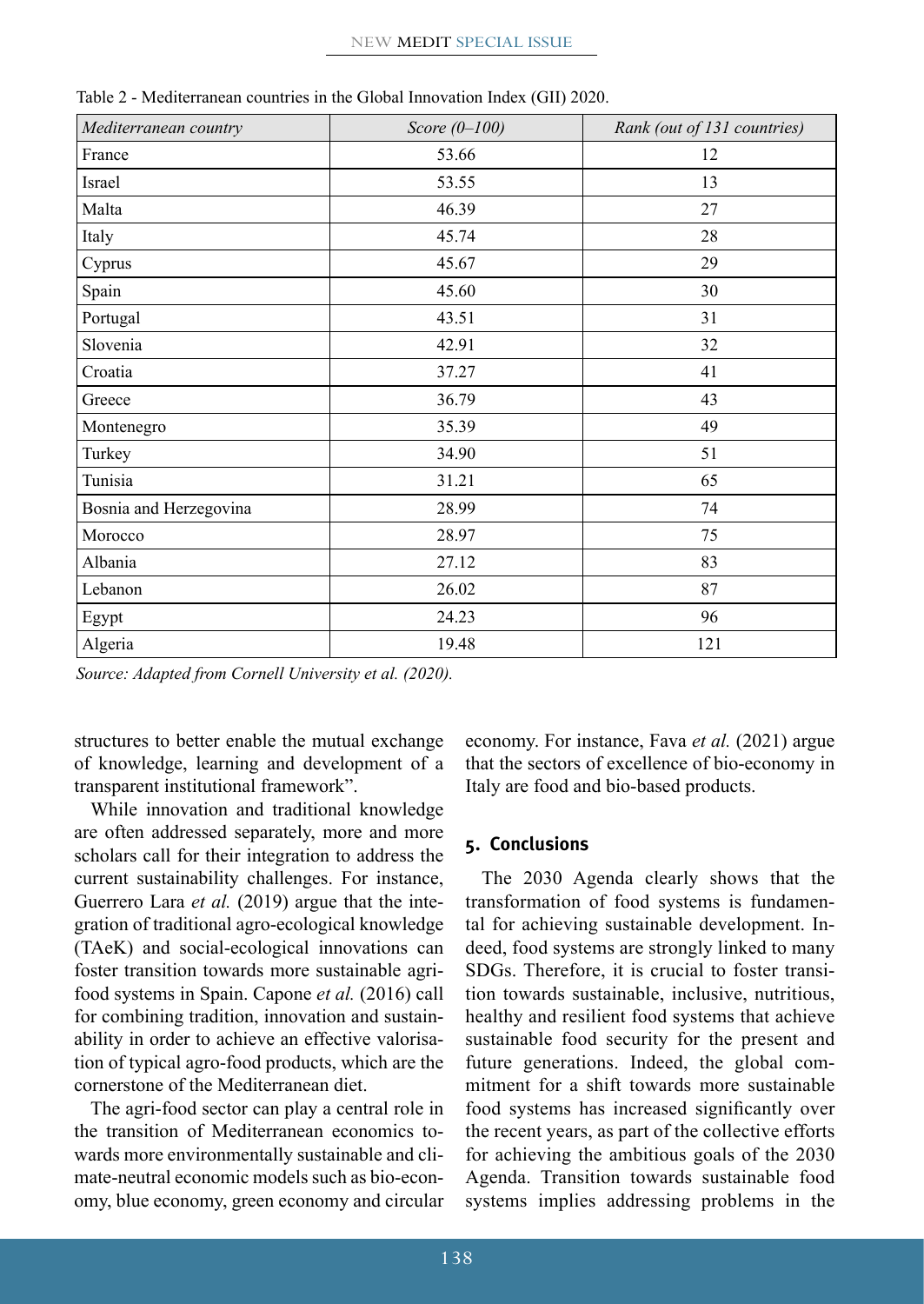consumption side of the food chain while considering linkages between production and consumption. In fact, changes in both production and consumption are necessary to ensure more sustainable food systems and contribute to food and nutrition security. For that, the adoption of a 'food system' approach – that considers and operationalises consumption-production linkages – is vital. This is particularly true in the Mediterranean region, which is passing through a 'nutrition transition' in which problems of under-nutrition coexist with overweight, obesity and food-related NCDs.

Indeed, the interlinked and interdependent environmental, economic and social challenges faced by the Mediterranean food systems as well as the pressing issues of food insecurity and malnutrition highlight the urgent need for a shared policy, governance, practice and research agenda on food systems transformation towards sustainability in the Mediterranean region. In this respect, generation and dissemination of knowledge and innovation can play a central role in addressing the multidimensional challenges faced by food systems in the Mediterranean. The promotion of the Mediterranean diet, which is widely recognised as a model of sustainable diets, is a concrete step in this direction. The unsustainability of the food systems in the Mediterranean contributes to the erosion of the cultural food heritage of the region represented by the Mediterranean diet. Moreover, the transformation of food systems in the Mediterranean calls for multi-stakeholder partnerships, with intergovernmental organisations, governments, academia, private sector and civil society working together. Furthermore, given the heterogeneity of food systems among Mediterranean countries, there is a need to adopt of a context specific, yet integrated, approach to better understand food systems as a whole and to address all elements across the entire food system, rather than their separate pieces, in order to assess their impacts and trade-offs.

Transition towards sustainable food systems is a prerequisite to achieve food and nutrition security, protect the livelihoods of millions of people and preserve the unique social fabric and cultural heritage of the region. Sustainable, inclusive and resilient food systems are the key for better production and consumption, better nutrition, a better environment, and a better life quality as well as an effective tool to boost green, circular and blue economies in the Mediterranean region. Indeed, the sustainability of food systems is an important prerequisite for achieving not only food and nutrition security but also social, economic and environmental sustainability of the Mediterranean area. More sustainable food systems will offer economic and social opportunities in the Mediterranean region, driving more sustainable development. Therefore, the COVID-19 pandemic should be seized as an opportunity to redesign tomorrow's food systems and to trigger collective, multi-stakeholder actions for the transformation of food systems in the region.

Transition towards sustainable food systems in the Mediterranean area requires coordinated actions at local, national and regional levels. In this regard, the multi-stakeholder platform on sustainable food systems in the Mediterranean (SFS-Med Platform) – under co-development under co-development by FAO, CIHEAM and UfM – can serve as a catalyser of multi-actor initiatives on food systems in the region. In fact, the SFS-MED Platform – conceived as a collaborative, multi-stakeholder endeavour – offers a unique opportunity to bring together different technical, scientific and political mandates for mobilizing stronger partnerships towards more resilient sustainable food systems in the Mediterranean. The Platform will respond to regional and national needs, priorities and circumstances, by taking into account the multi-dimensional nature of food systems on both Northern and Southern/Eastern shores. Its planned activities span across several technical areas, such as sustainable management of land and water resources, sustainable fisheries, climate-smart and organic agriculture, food environments and healthy diets, sustainable value chain development, and food loss and waste reduction.

The characteristics of the Mediterranean region makes it an interesting 'laboratory', a 'living lab', for work on sustainable food systems whose results can also be useful for other world regions.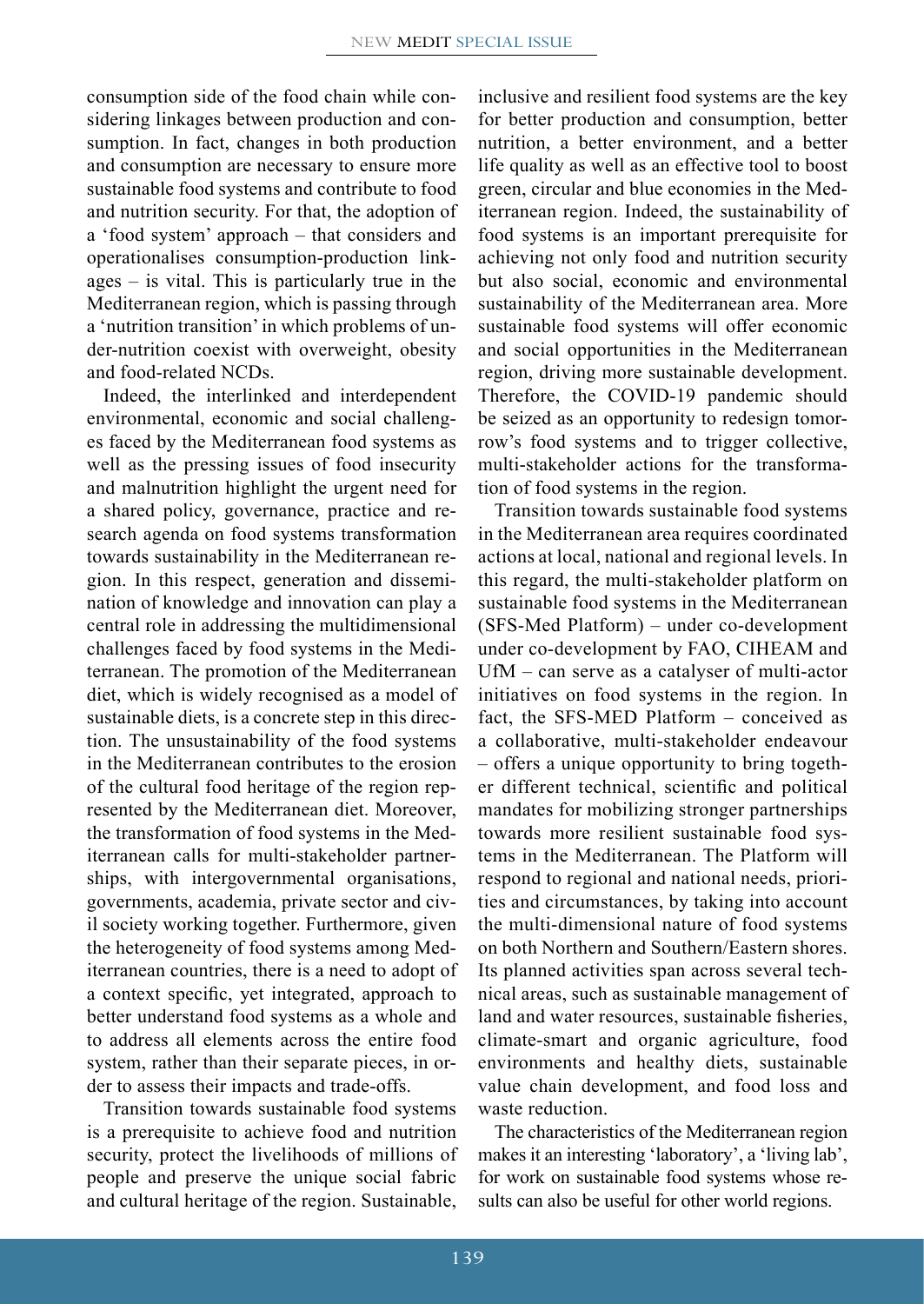#### **References**

- Alexandratos N., 2006. The Mediterranean diet in a world context. *Public Health Nutrition*, 9(1a): 111- 117. <https://doi.org/10.1079/PHN2005932>.
- Bach-Faig A., Berry E.M., Lairon D., Reguant J., Trichopoulou A., Dernini S., Medina F.X., Battino M., Belahsen R., Miranda G., Serra-Majem L., Aranceta J., Atinmo T., Barros J.M., Benjelloun S., Bertomeu-Galindo I., Burlingame B., Caballero-Bartolí M., Clapés-Badrinas C., … Padulosi S., 2011. Mediterranean diet pyramid today. Science and cultural updates. *Public Health Nutrition*, 14(12A): 2274-2284. [https://doi.org/10.1017/](https://doi.org/10.1017/S1368980011002515) [S1368980011002515.](https://doi.org/10.1017/S1368980011002515)
- Berry E.M., Arnoni Y., Aviram M., 2011. The Middle Eastern and biblical origins of the Mediterranean diet. *Public Health Nutrition*, 14(12A): 2288-2295. [https://doi.org/10.1017/S1368980011002539.](https://doi.org/10.1017/S1368980011002539)
- Berry E.M., Dernini S., Burlingame B., Meybeck A., Conforti P., 2015. Food security and sustainability: can one exist without the other? *Public Health Nutrition*, 18(13): 2293-2302. [https://doi.org/10.1017/](https://doi.org/10.1017/S136898001500021X) [S136898001500021X](https://doi.org/10.1017/S136898001500021X).
- Burlingame B., Dernini S., 2011. Sustainable diets: the Mediterranean diet as an example. *Public Health Nutrition*, 14(12A): 2285-2287. [https://doi.](https://doi.org/10.1017/S1368980011002527) [org/10.1017/S1368980011002527.](https://doi.org/10.1017/S1368980011002527)
- Burlingame B., Dernini S., 2012. *Sustainable Diets and Biodiversity - Directions and Solutions for Policy, Research and Action*. Proceedings of the International Scientific Symposium "Biodiversity and Sustainable Diets United Against Hunger", Rome, 3-5 November 2010. Rome: FAO. [www.fao.](http://www.fao.org/3/a-i3004e.pdf) [org/3/a-i3004e.pdf](http://www.fao.org/3/a-i3004e.pdf).
- Capone R., Bottalico F., Ottomano Palmisano G., El Bilali H., Dernini S., 2019. Food Systems Sustainability, Food Security and Nutrition in the Mediterranean Region: The Contribution of the Mediterranean Diet. In: *Encyclopedia of Food Security and Sustainability*. Elsevier, Vol. 2, pp. 176-180. [https://](https://doi.org/10.1016/B978-0-08-100596-5.21977-X) [doi.org/10.1016/B978-0-08-100596-5.21977-X.](https://doi.org/10.1016/B978-0-08-100596-5.21977-X)
- Capone R., El Bilali H., Bottalico F., 2016. Assessing the Sustainability of Typical Agro-Food Products: Insights from Apulia Region, Italy. *New Medit*, 15(1): 28-35.
- CIHEAM, 2012. *Final declaration*. 9th Meeting of the Ministers of Food, Agriculture and Fisheries of the Member Countries of CIHEAM. Valetta, 27 September 2012. [https://www.ciheam.org/uploads/at](https://www.ciheam.org/uploads/attachments/111/Final_declaration_RMC_2012.pdf)[tachments/111/Final\\_declaration\\_RMC\\_2012.pdf.](https://www.ciheam.org/uploads/attachments/111/Final_declaration_RMC_2012.pdf)
- CIHEAM, 2016a. *CIHEAM Action Plan 2025 for the Mediterranean - CAPMED 2025*. [https://www.ci](https://www.ciheam.org/uploads/attachments/338/pacmed.pdf)[heam.org/uploads/attachments/338/pacmed.pdf.](https://www.ciheam.org/uploads/attachments/338/pacmed.pdf)
- CIHEAM, 2016b. *CIHEAM Strategic Agenda 2025*. [http://www.ciheam.org/uploads/attachments/233/](http://www.ciheam.org/uploads/attachments/233/CSA2025_DetailedDocument_CIHEAM_2016.pdf) [CSA2025\\_DetailedDocument\\_CIHEAM\\_2016.pdf](http://www.ciheam.org/uploads/attachments/233/CSA2025_DetailedDocument_CIHEAM_2016.pdf).
- CIHEAM, FAO, 2015. *Mediterranean food consumption patterns: diet, environment, society, economy and health*. A White Paper of Priority 5 of Feeding Knowledge Program, Expo Milan 2015. Bari / Rome: CIHEAM-IAMB / FAO. [http://www.fao.](http://www.fao.org/3/i4358e/i4358e.pdf) [org/3/i4358e/i4358e.pdf](http://www.fao.org/3/i4358e/i4358e.pdf).
- Cornell University, INSEAD, WIPO, 2020. *The Global Innovation Index 2020: Who Will Finance Innovation?* Ithaca / Fontainebleau / Geneva: Cornell University / INSEAD / WIPO. [https://www.wipo.](https://www.wipo.int/global_innovation_index/en/2020) [int/global\\_innovation\\_index/en/2020.](https://www.wipo.int/global_innovation_index/en/2020)
- Cvejić R., Černič-Istenič M., Honzak L., Pečan U., Železnikar Š., Pintar M., 2020. Farmers Try to Improve Their Irrigation Practices by Using Daily Irrigation Recommendations—The Vipava Valley Case, Slovenia. *Agronomy*, 10(9): 1238. [https://doi.](https://doi.org/10.3390/agronomy10091238) [org/10.3390/agronomy10091238.](https://doi.org/10.3390/agronomy10091238)
- Dernini S., Berry E., Serra-Majem L., La Vecchia C., Capone R., Medina F., Aranceta-Bartrina J., Belahsen R., Burlingame B., Calabrese G., Corella D., Donini L., Lairon D., Meybeck A., Pekcan A., Piscopo S., Yngve A., Trichopoulou A., 2017. Med Diet 4.0: the Mediterranean diet with four sustainable benefits. *Public Health Nutrition*, *20*(7): 1322-1330. <https://doi.org/10.1017/S1368980016003177>.
- Dernini S., Capone R., 2021. A Change of Route in the Mediterranean, revitalising the 'Mediterranean Diet' towards more Sustainable Food Systems: A Cross-disciplinary Approach. In: Medina F.X., Macbeth H. (eds.), *THE MEDITERRANEAN DIET from Health to Lifestyle and a Sustainable*. International Commission on the Anthropology of Food and Nutrition (ICAF), pp. 41-63.
- Dibb S., 2013. *Adopting sustainable diets: opportunities and barriers*. LiveWell for Low Impact Food in Europe project (LiveWell for LIFE) report. [http://](http://livewellforlife.eu/opportunities-and-barriers) [livewellforlife.eu/opportunities-and-barriers.](http://livewellforlife.eu/opportunities-and-barriers)
- Dwyer J., 2013. Transformation for sustainable agriculture: what role for the second Pillar of CAP? *Bio-Based and Applied Economics*, 2(1): 29-47.
- El Bilali H., 2018. Relation between innovation and sustainability in the agro-food system. *Italian Journal of Food Science*, 30(2): 200-225. [https://doi.](https://doi.org/10.14674/IJFS-1096) [org/10.14674/IJFS-1096](https://doi.org/10.14674/IJFS-1096).
- El Bilali H., Bottalico F., Ottomano Palmisano G., Capone R., 2020a. Information and Communication Technologies for Smart and Sustainable Ag-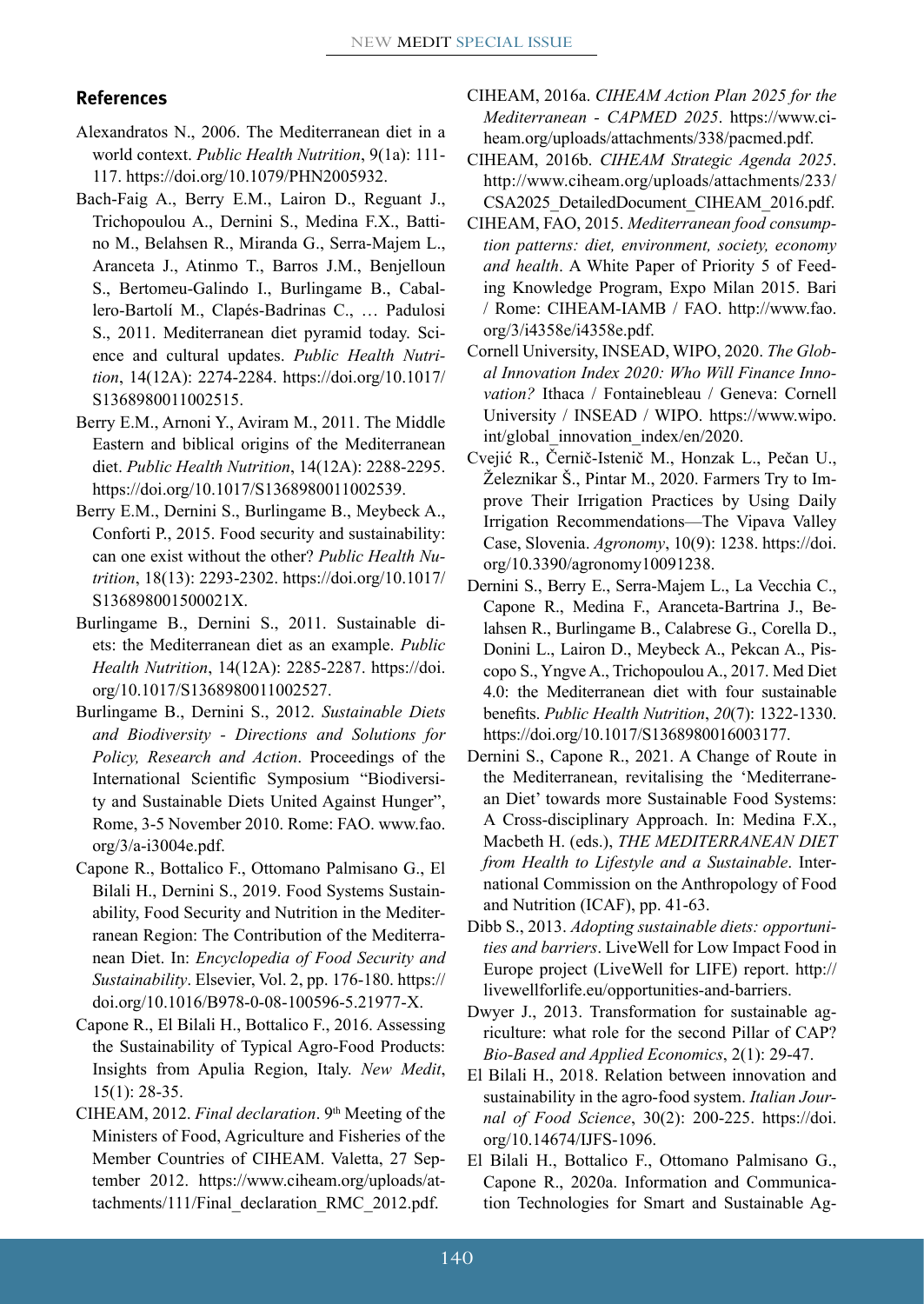riculture. In: Brka M., Omanović-Mikličanin E., Karić L., Vedad T., Falan A. (eds.), *Answers for Forthcoming Challenges in Modern Agriculture*. IFMBE Proceedings, Vol. 78. Cham: Springer, pp. 321-334. [https://doi.org/10.1007/978-3-030-](https://doi.org/10.1007/978-3-030-40049-1_41) [40049-1\\_41](https://doi.org/10.1007/978-3-030-40049-1_41)

- El Bilali H., Cardone G., Ottomano Palmisano G., Bottalico F., Capone R., 2020b. Mainstreaming of the Sustainable Development Goals in the Mediterranean: integration into policies and strategies. *AGROFOR International Journal*, *5*(2): 15-26. <https://doi.org/10.7251/AGRENG2002015E>.
- Estruch R., Ros E., Salas-Salvadó J., Covas M.I., Corella D., Arós F., Gómez-Gracia E., Ruiz-Gutiérrez V., Fiol M., Lapetra J., Lamuela-Raventos R.M., Serra-Majem L., Pintó X., Basora J., Muñoz M.A., Sorlí J.V., Martínez J.A., Martínez-González M.A., 2013. Primary prevention of cardiovascular disease with a Mediterranean diet. *New England Journal of Medicine*, 368: 1279-1290. [https://doi.org/10.1056/](https://doi.org/10.1056/NEJMoa1200303) [NEJMoa1200303](https://doi.org/10.1056/NEJMoa1200303).
- European Commission, 2019. *What is the European Green Deal?* [https://ec.europa.eu/commission/](https://ec.europa.eu/commission/presscorner/api/files/attachment/859152/What_is_the_European_Green_Deal_en.pdf.pdf) [presscorner/api/files/attachment/859152/What\\_is\\_](https://ec.europa.eu/commission/presscorner/api/files/attachment/859152/What_is_the_European_Green_Deal_en.pdf.pdf) the European Green Deal en.pdf.pdf.
- European Commission, 2020a. *A European Green Deal - Striving to be the first climate-neutral continent*. [https://ec.europa.eu/info/strategy/pri](https://ec.europa.eu/info/strategy/priorities-2019-2024/european-green-deal_en)[orities-2019-2024/european-green-deal\\_en.](https://ec.europa.eu/info/strategy/priorities-2019-2024/european-green-deal_en)
- European Commission, 2020b. *A Farm to Fork Strategy for a fair, healthy and environmentally-friendly food system*. [https://ec.europa.eu/food/](https://ec.europa.eu/food/farm2fork_en) [farm2fork\\_en](https://ec.europa.eu/food/farm2fork_en).
- European Commission, 2020c. *EIP-AGRI Concept*. [https://ec.europa.eu/eip/agriculture/en/eip-agri](https://ec.europa.eu/eip/agriculture/en/eip-agri-concept)[concept.](https://ec.europa.eu/eip/agriculture/en/eip-agri-concept)
- European Commission, 2020d. *From Farm to Fork Our food, our health, our planet, our future*. [https://](https://ec.europa.eu/commission/presscorner/detail/en/fs_20_908) [ec.europa.eu/commission/presscorner/detail/en/](https://ec.europa.eu/commission/presscorner/detail/en/fs_20_908) [fs\\_20\\_908.](https://ec.europa.eu/commission/presscorner/detail/en/fs_20_908)
- FAO, 2011. *Report of the International Symposium on Biodiversity and Sustainable Diets -* Rome, 3-5 November 2010. Rome: FAO. [http://www.fao.org/](http://www.fao.org/ag/humannutrition/29186-021e012ff2db1b0eb6f6228e1d98c806a.pdf) [ag/humannutrition/29186-021e012ff2db1b0eb-](http://www.fao.org/ag/humannutrition/29186-021e012ff2db1b0eb6f6228e1d98c806a.pdf)[6f6228e1d98c806a.pdf](http://www.fao.org/ag/humannutrition/29186-021e012ff2db1b0eb6f6228e1d98c806a.pdf).
- FAO, 2013. *Climate-Smart Agriculture. Sourcebook*. Rome: FAO. [http://www.fao.org/climate-smart-ag](http://www.fao.org/climate-smart-agriculture-sourcebook/en)[riculture-sourcebook/en.](http://www.fao.org/climate-smart-agriculture-sourcebook/en)
- FAO, IFAD, UNICEF, WFP, WHO, 2020. *The State of Food Security and Nutrition in the World 2020*. *Transforming food systems for affordable healthy diets*. Rome: FAO. [https://doi.org/10.4060/](https://doi.org/10.4060/ca9692en) [ca9692en](https://doi.org/10.4060/ca9692en).
- Fava F., Gardossi L., Brigidi P., Morone P., Carosi D.A.R., Lenzi A., 2021. The bioeconomy in Italy and the new national strategy for a more competitive and sustainable country. *New Biotechnology*, 61: 124-136. [https://doi.org/10.1016/j.](https://doi.org/10.1016/j.nbt.2020.11.009) [nbt.2020.11.009](https://doi.org/10.1016/j.nbt.2020.11.009).
- Galli A., Iha K., Halle M., El Bilali H., Grunewald N., Eaton D., Capone R., Debs P., Bottalico F., 2017. Mediterranean countries' food consumption and sourcing patterns: An Ecological Footprint viewpoint. *Science of The Total Environment*, 578: 383-391. [https://doi.org/10.1016/j.](https://doi.org/10.1016/j.scitotenv.2016.10.191) [scitotenv.2016.10.191.](https://doi.org/10.1016/j.scitotenv.2016.10.191)
- Guerrero Lara L., Pereira L., Ravera F., Jiménez-Aceituno A., 2019. Flipping the Tortilla: Social-Ecological Innovations and Traditional Ecological Knowledge for More Sustainable Agri-Food Systems in Spain. *Sustainability*, 11(5): 1222. [https://doi.](https://doi.org/10.3390/su11051222) [org/10.3390/su11051222.](https://doi.org/10.3390/su11051222)
- HLPE, 2017a. *2nd Note on Critical and Emerging Issues for Food Security and Nutrition. A Note by the High Level Panel of Experts on Food Security and Nutrition (HLPE) of the Committee on World Food Security*. [http://www.fao.org/](http://www.fao.org/fileadmin/user_upload/hlpe/hlpe_documents/Critical-Emerging-Issues-2016/HLPE_Note-to-CFS_Critical-and-Emerging-Issues-2nd-Edition__27-April-2017_.pdf) [fileadmin/user\\_upload/hlpe/hlpe\\_documents/](http://www.fao.org/fileadmin/user_upload/hlpe/hlpe_documents/Critical-Emerging-Issues-2016/HLPE_Note-to-CFS_Critical-and-Emerging-Issues-2nd-Edition__27-April-2017_.pdf) [Critical-Emerging-Issues-2016/HLPE\\_Note-to-](http://www.fao.org/fileadmin/user_upload/hlpe/hlpe_documents/Critical-Emerging-Issues-2016/HLPE_Note-to-CFS_Critical-and-Emerging-Issues-2nd-Edition__27-April-2017_.pdf)[CFS\\_Critical-and-Emerging-Issues-2nd-Edi](http://www.fao.org/fileadmin/user_upload/hlpe/hlpe_documents/Critical-Emerging-Issues-2016/HLPE_Note-to-CFS_Critical-and-Emerging-Issues-2nd-Edition__27-April-2017_.pdf)tion 27-April-2017 .pdf.
- HLPE, 2017b. *Nutrition and food systems*. *A report by the High Level Panel of Experts on Food Security and Nutrition of the Committee on World Food Security*. [www.fao.org/3/a-i7846e.pdf](http://www.fao.org/3/a-i7846e.pdf)
- IAASTD, 2009. *Agriculture at a Crossroads. International Assessment of Agricultural Knowledge, Science and Technology for Development. Global Report*. Washington: Island Press. [https://wedocs.](https://wedocs.unep.org/handle/20.500.11822/9569) [unep.org/handle/20.500.11822/9569](https://wedocs.unep.org/handle/20.500.11822/9569)
- Iofrida N., De Luca A.I., Gulisano G., Strano A., 2018. An application of Q-methodology to Mediterranean olive production – stakeholders' understanding of sustainability issues. *Agricultural Systems*, 162: 46-55.<https://doi.org/10.1016/j.agsy.2018.01.020>.
- IPES-Food, 2015. *The New Science of Sustainable Food Systems: Overcoming Barriers to Food Systems Reform*. [http://www.ipes-food.org/\\_img/up](http://www.ipes-food.org/_img/upload/files/NewScienceofSusFood.pdf)[load/files/NewScienceofSusFood.pdf](http://www.ipes-food.org/_img/upload/files/NewScienceofSusFood.pdf).
- Kastorini C.M., Milionis H.J., Esposito K., Giugliano D., Goudevenos J.A., Panagiotakos D.B., 2011. The effect of mediterranean diet on metabolic syndrome and its components: A meta-analysis of 50 studies and 534,906 individuals. *Journal of the American College of Cardiology*, 57(11): 1299-1313. [https://](https://doi.org/10.1016/j.jacc.2010.09.073) [doi.org/10.1016/j.jacc.2010.09.073](https://doi.org/10.1016/j.jacc.2010.09.073).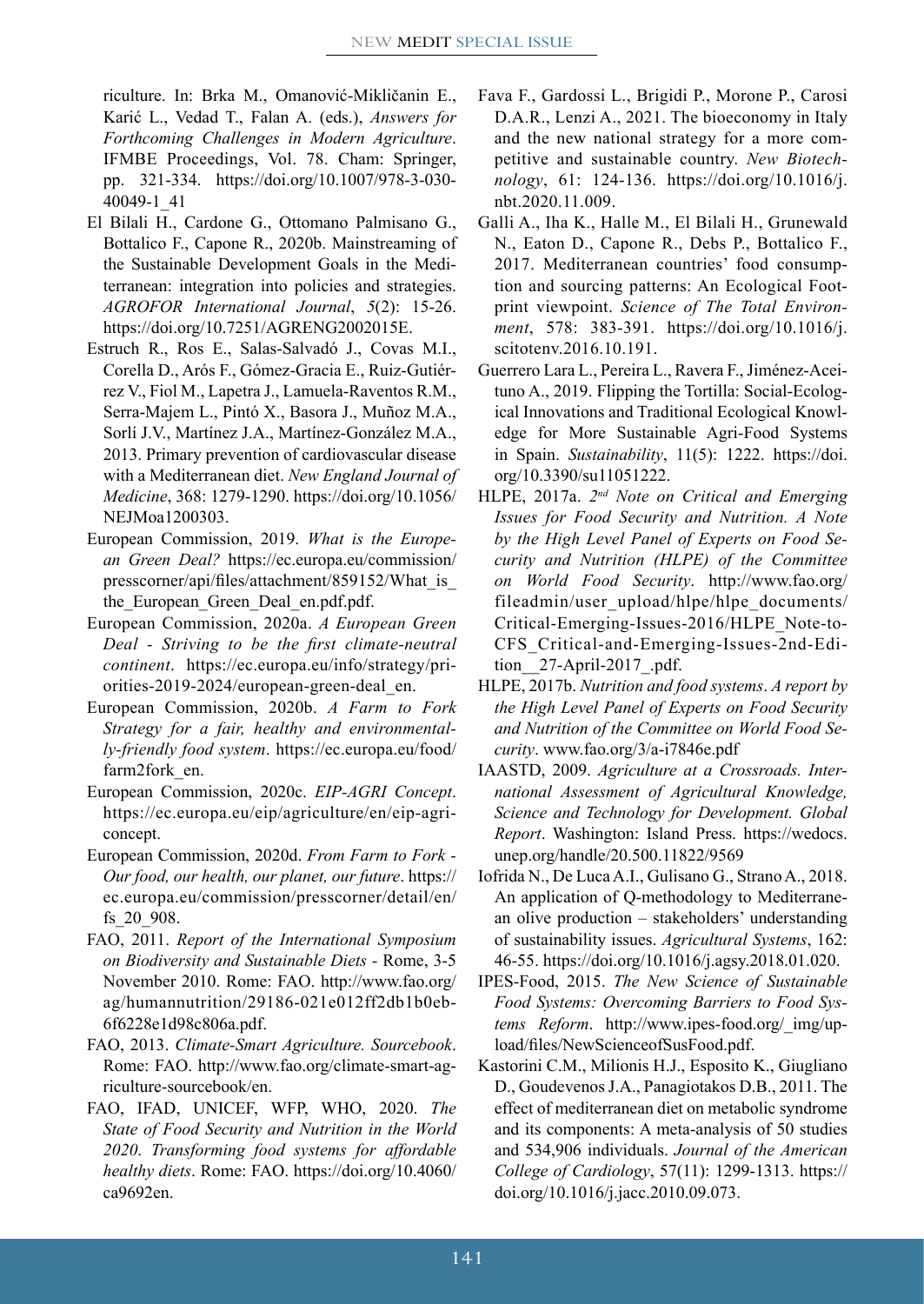- Keys A., Menott A., Karvonen M.J., Aravanjs C., Blackburn H., Buzina R., Djordjevic B.S., Dontas A.S., Fidanza F., Keys M.H., Kromhout D., Nedeljkovic S., Punsar S., Seccareccia F., Toshima H., 2017. The diet and 15-year death rate in the seven countries study. *American Journal of Epidemiology*, 185(11): 1130-1142. [https://doi.org/10.1093/](https://doi.org/10.1093/aje/kwx101) [aje/kwx101](https://doi.org/10.1093/aje/kwx101).
- Lacirignola C., Capone R., 2009. Mediterranean Diet: Territorial Identity and Food Safety. *New Medit*, 8(4): 2-3.
- Lacirignola C., Capone R., Debs P., El Bilali H., Bottalico F., 2014. Natural Resources - Food Nexus: Food-Related Environmental Footprints in the Mediterranean Countries. *Frontiers in Nutrition*, 1: 1-16. [https://doi.org/10.3389/fnut.2014.00023.](https://doi.org/10.3389/fnut.2014.00023)
- Lacirignola C., Dernini S., Capone R., Meybeck A., Burlingame B., Gitz V., El Bilali H., Debs P., Belsanti V., 2012. Towards the development of guidelines for improving the sustainability of diets and food consumption patterns: the Mediterranean Diet as a pilot study. *Options Méditerranéennes*, *Series B: Studies and Research*, 70. [http://om.ciheam.org/](http://om.ciheam.org/om/pdf/b70) [om/pdf/b70](http://om.ciheam.org/om/pdf/b70) (en)/b70 (en).pdf.
- Marini Govigli V., Alkhaled S., Arnesen T., Barlagne C., Bjerck M., Burlando C., Melnykovych M., Rodríguez Fernandez-Blanco C., Sfeir P., Górriz-Mifsud E., 2020. Testing a Framework to Co-Construct Social Innovation Actions: Insights from Seven Marginalized Rural Areas. *Sustainability*, 12(4): 1441. [https://doi.org/10.3390/](https://doi.org/10.3390/su12041441) [su12041441.](https://doi.org/10.3390/su12041441)
- MedECC (Mediterranean Experts on Climate and Environmental Change), 2019. *Risks Associated to Climate and Environmental Changes in the Mediterranean Region - A Preliminary Assessment by the MedECC Network Science-policy interface*. [https://](https://ufmsecretariat.org/wp-content/uploads/2019/10/MedECC-Booklet_EN_WEB.pdf) [ufmsecretariat.org/wp-content/uploads/2019/10/](https://ufmsecretariat.org/wp-content/uploads/2019/10/MedECC-Booklet_EN_WEB.pdf) [MedECC-Booklet\\_EN\\_WEB.pdf.](https://ufmsecretariat.org/wp-content/uploads/2019/10/MedECC-Booklet_EN_WEB.pdf)
- Meybeck A., Gitz V., 2017. Sustainable diets within sustainable food systems. *Proceedings of the Nutrition Society*, 76(1): 1-11. [https://doi.org/10.1017/](https://doi.org/10.1017/S0029665116000653) [S0029665116000653.](https://doi.org/10.1017/S0029665116000653)
- Naja F., Hwalla N., Hachem F., Abbas N., Chokor F.A.Z., Kharroubi S., Chamieh M.-C., Jomaa L., Nasreddine L., 2021. Erosion of the Mediterranean diet among adolescents: evidence from an Eastern Mediterranean Country. *British Journal of Nutrition*, 125(3): 346-356. [https://doi.org/10.1017/](https://doi.org/10.1017/S0007114520002731) [S0007114520002731.](https://doi.org/10.1017/S0007114520002731)
- Poppe K.J., Wolfert S., Verdouw C., Verwaart T., 2013. Information and Communication Technology as a Driver for Change in Agri-food

Chains. *EuroChoices*, 12(1): 60-65. [https://doi.](https://doi.org/10.1111/1746-692X.12022) [org/10.1111/1746-692X.12022.](https://doi.org/10.1111/1746-692X.12022)

- Riccaboni A., Sachs J., Cresti S., Gigliotti M., Pulselli R.M., 2020. *Sustainable Development in the Mediterranean. Report 2020. Transformations to achieve the Sustainable Development Goals*. Siena: Sustainable Development Solutions Network Mediterranean (SDSN Mediterranean). [http://](http://sdsn-mediterranean2.wp.unisi.it/wp-content/uploads/sites/30/2020/11/MED_SDG2020-def_compressed.pdf) [sdsn-mediterranean2.wp.unisi.it/wp-content/up](http://sdsn-mediterranean2.wp.unisi.it/wp-content/uploads/sites/30/2020/11/MED_SDG2020-def_compressed.pdf)[loads/sites/30/2020/11/MED\\_SDG2020-def\\_com](http://sdsn-mediterranean2.wp.unisi.it/wp-content/uploads/sites/30/2020/11/MED_SDG2020-def_compressed.pdf)[pressed.pdf.](http://sdsn-mediterranean2.wp.unisi.it/wp-content/uploads/sites/30/2020/11/MED_SDG2020-def_compressed.pdf)
- Rockström J., Sukhdev P., 2016. *How food connects all the SDGs*. Stockholm Resilience Centre, Stockholm University. [https://www.stockholmresilience.](https://www.stockholmresilience.org/research/research-news/2016-06-14-how-food-connects-all-the-sdgs.html) [org/research/research-news/2016-06-14-how-food](https://www.stockholmresilience.org/research/research-news/2016-06-14-how-food-connects-all-the-sdgs.html)[connects-all-the-sdgs.html.](https://www.stockholmresilience.org/research/research-news/2016-06-14-how-food-connects-all-the-sdgs.html)
- Sáez-Almendros S., Obrador B., Bach-Faig A., Serra-Majem L., 2013. Environmental footprints of Mediterranean versus Western dietary patterns: beyond the health benefits of the Mediterranean diet. *Environmental Health*, 12(1): 118. [https://doi.](https://doi.org/10.1186/1476-069X-12-118) [org/10.1186/1476-069X-12-118](https://doi.org/10.1186/1476-069X-12-118).
- Sanz Cañada J., Macías Vázquez A., 2008. Appellations d'origine protégée et innovations : la filière « huile d'olive » à Sierra Mágina (Andalousie). *Cahiers Agricultures*, 17(6): 542-546. [https://doi.](https://doi.org/10.1684/agr.2008.0243) [org/10.1684/agr.2008.0243.](https://doi.org/10.1684/agr.2008.0243)
- Serra-Majem L., Tomaino L., Dernini S., Berry E.M., Lairon D., Ngo de la Cruz J., Bach-Faig A., Donini L.M., Medina F.-X., Belahsen R., Piscopo S., Capone R., Aranceta-Bartrina J., La Vecchia C., Trichopoulou A., 2020. Updating the Mediterranean Diet Pyramid towards Sustainability: Focus on Environmental Concerns. *International Journal of Environmental Research and Public Health*, 17(23): 8758. [https://doi.org/10.3390/ijerph17238758.](https://doi.org/10.3390/ijerph17238758)
- Steffen W., Richardson K., Rockstrom J., Cornell S.E., Fetzer I., Bennett E.M., Biggs R., Carpenter S.R., de Vries W., de Wit C.A., Folke C., Gerten D., Heinke J., Mace G.M., Persson L.M., Ramanathan V., Reyers B., Sorlin S., 2015. Planetary boundaries: Guiding human development on a changing planet. *Science*, 347(6223): 1259855. [https://doi.](https://doi.org/10.1126/science.1259855) [org/10.1126/science.1259855](https://doi.org/10.1126/science.1259855).
- UNCTAD (United Nations Conference on Trade and Development), 2017. *The Role of Science, Technology and Innovation in Ensuring Food Security by 2030*. Geneva: United Nations. [https://unctad.org/](https://unctad.org/en/PublicationsLibrary/dtlstict2017d5_en.pdf) [en/PublicationsLibrary/dtlstict2017d5\\_en.pdf](https://unctad.org/en/PublicationsLibrary/dtlstict2017d5_en.pdf).
- UNEP/MAP (United Nations Environment Programme / Mediterranean Action Plan), 2005. *Mediterranean Strategy for Sustainable Development: A Framework for Environmental Sustainability and*